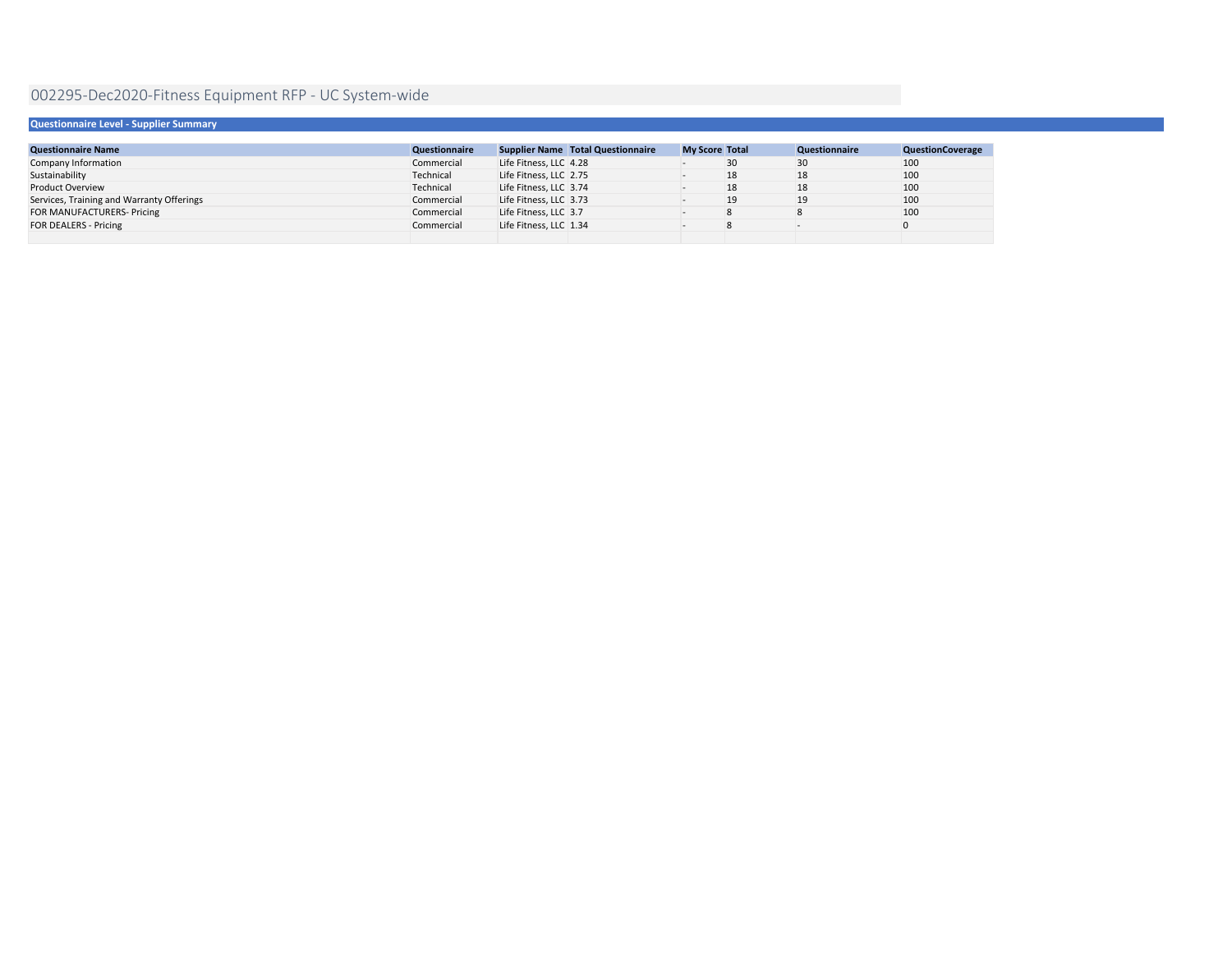| <b>SECTION NAME</b>                   | <b>QUESTION NUMBER QUESTION TITLE</b> |                                                                                                                                                                                                     | <b>QUESTION WEIGHT</b> | <b>RESPONSE OPTIONS Life Fitness, LLC</b> |                                                 |
|---------------------------------------|---------------------------------------|-----------------------------------------------------------------------------------------------------------------------------------------------------------------------------------------------------|------------------------|-------------------------------------------|-------------------------------------------------|
| <b>General Company</b><br>Information | $\vert$ 1                             | * Full name; Legal<br>and Trade Name                                                                                                                                                                |                        | $\overline{a}$                            | Life Fitness, LLC                               |
| <b>General Company</b><br>Information | $\vert$ 2                             | $\ast$<br>AuthorizedNegotiat<br>or(nameandemail<br>addressofaperson(s)<br>inyourorganizationa<br>uthorizedto<br>negotiate contract<br>terms and render<br>binding decisions on<br>contract matters) |                        | $\sim$                                    | Teresa Linscott Teresa.Linscott@lifefitness.com |
| <b>General Company</b><br>Information | $\vert$ 3                             | * Address                                                                                                                                                                                           | $\sim$                 | $\overline{a}$                            | 10601 Belmont Avenue, Franklin Park, IL 60131   |

| Questionnaire Name: *             | Company Information         |
|-----------------------------------|-----------------------------|
| <b>Questionnaire Type:</b>        | Commercial                  |
| <b>Questionnaire Description:</b> | General company information |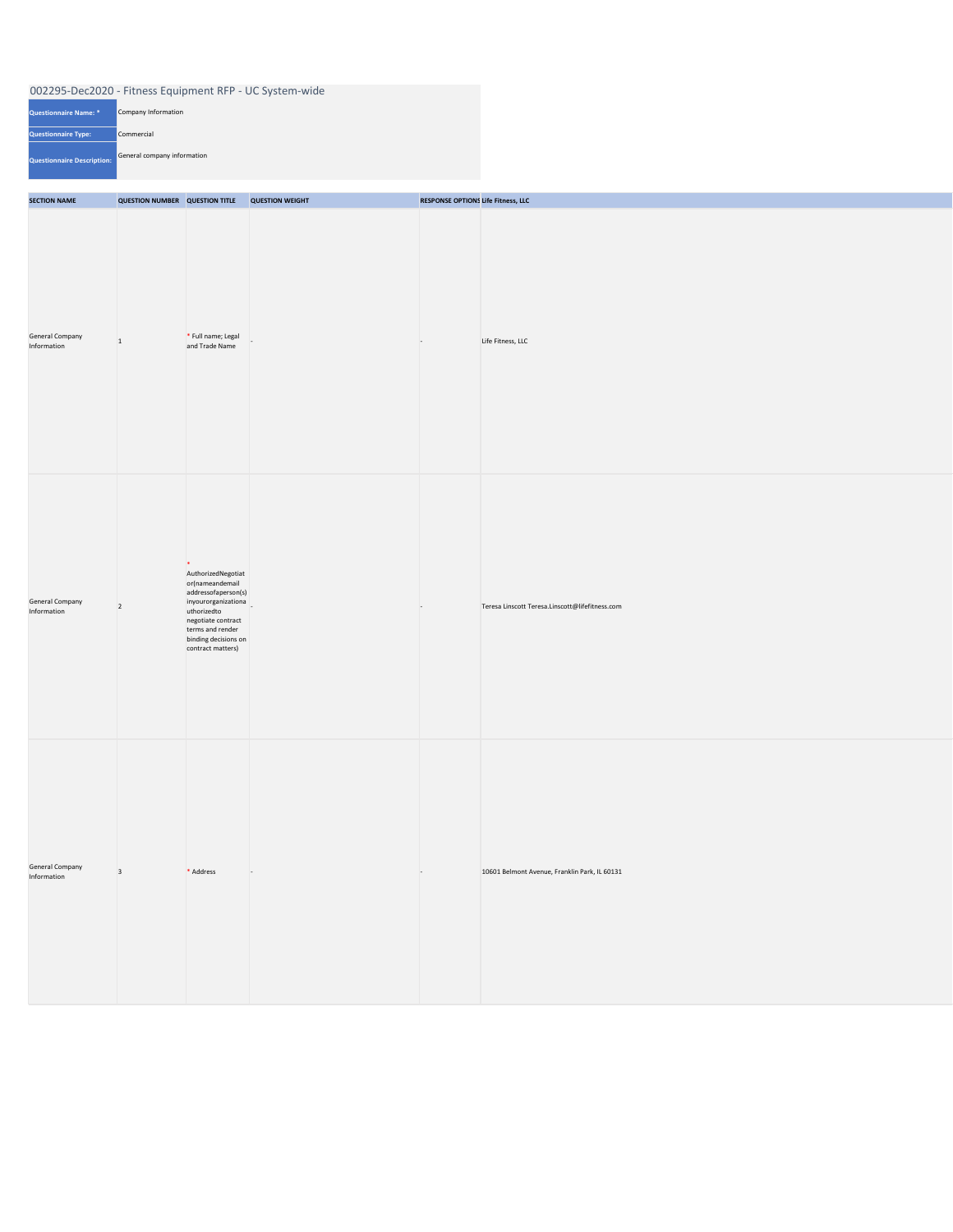| <b>Questionnaire Name: *</b> | Company Information         |
|------------------------------|-----------------------------|
| <b>Questionnaire Type:</b>   | Commercial                  |
| Questionnaire Description:   | General company information |

| <b>SECTION NAME</b>                   | <b>QUESTION NUMBER QUESTION TITLE</b> |                                                                       | <b>QUESTION WEIGHT</b> | <b>RESPONSE OPTIONS Life Fitness, LLC</b> |                                  |
|---------------------------------------|---------------------------------------|-----------------------------------------------------------------------|------------------------|-------------------------------------------|----------------------------------|
| <b>General Company</b><br>Information | $\overline{4}$                        | * Phone Number &<br>Fax Number                                        | $\mathbf{I}$           | $\sim$                                    | 916-205-5378                     |
| <b>General Company</b><br>Information | $\overline{\mathbf{5}}$               | * Website Address -                                                   |                        | $\sim$                                    | www.lifefitness.com              |
| <b>General Company</b><br>Information | $6\overline{6}$                       | * Parent Company<br>(if operating as a<br>subsidiary or<br>affiliate) |                        | $\sim$                                    | Lumos Holdings US Acquisition Co |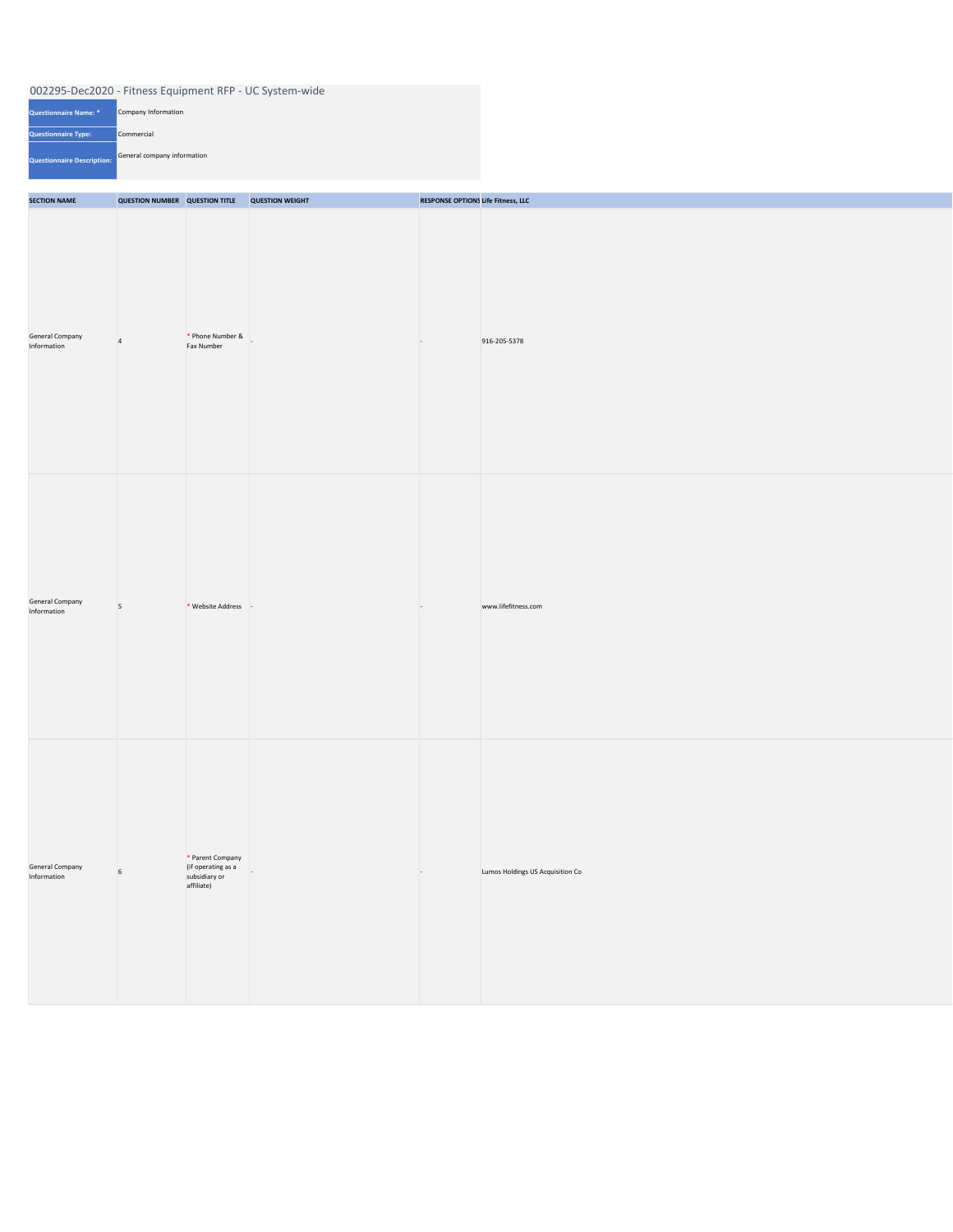| Questionnaire Name: *      | Company Information         |
|----------------------------|-----------------------------|
| <b>Questionnaire Type:</b> | Commercial                  |
| Questionnaire Description: | General company information |

| <b>SECTION NAME</b>                   | <b>QUESTION NUMBER QUESTION TITLE</b> |                                                                               | <b>QUESTION WEIGHT</b> | <b>RESPONSE OPTIONS Life Fitness, LLC</b> |                                                                                                                                                                                                                                                                                                                                                                                                                                                                                                                                                                                                                                                                                                                                                                                                                                                                                                             |
|---------------------------------------|---------------------------------------|-------------------------------------------------------------------------------|------------------------|-------------------------------------------|-------------------------------------------------------------------------------------------------------------------------------------------------------------------------------------------------------------------------------------------------------------------------------------------------------------------------------------------------------------------------------------------------------------------------------------------------------------------------------------------------------------------------------------------------------------------------------------------------------------------------------------------------------------------------------------------------------------------------------------------------------------------------------------------------------------------------------------------------------------------------------------------------------------|
| <b>General Company</b><br>Information | $\overline{7}$                        | $*$ Indicate Entity<br>Type; partnership,<br>corporation,<br>individual, etc. |                        | $\sim$                                    | C Corp, limited liability company                                                                                                                                                                                                                                                                                                                                                                                                                                                                                                                                                                                                                                                                                                                                                                                                                                                                           |
| <b>General Company</b><br>Information | 8                                     | * Public or Private<br>Company                                                | $\sim$                 | $\sim$                                    | private                                                                                                                                                                                                                                                                                                                                                                                                                                                                                                                                                                                                                                                                                                                                                                                                                                                                                                     |
| <b>General Company</b><br>Information | $\overline{9}$                        | * Date Company<br>Founded                                                     |                        | $\sim$                                    | 1968 under Lifecycle name, then renamed Life Fitness in 1987. Life Fitness grew out of Dr. Keene Dimick's technological marvel. Health club owner Ray Wilson<br>bought the rights to the bike from Dr. Dimick in the early 1970s. Wilson and co-founder Augie Nieto created Lifecycle Inc., which eventually became Life Fitness.<br>Life Fitness hasn't forgotten Dr. Dimick's innovative spirit. For five decades we've crafted state-of-the art cardio and strength equipment that shares some of<br>the DNA of that original Lifecycle. We've taken Dr. Dimick's vision and continuously evolved. It's hard to gauge just much influence the bike has had on today's<br>fitness industry. But the large cardio areas in health clubs certainly would look a lot different if the Lifecycle never came to be.<br>In June of 2019, Life Fitness was purchased by KPS and is now a privately held company. |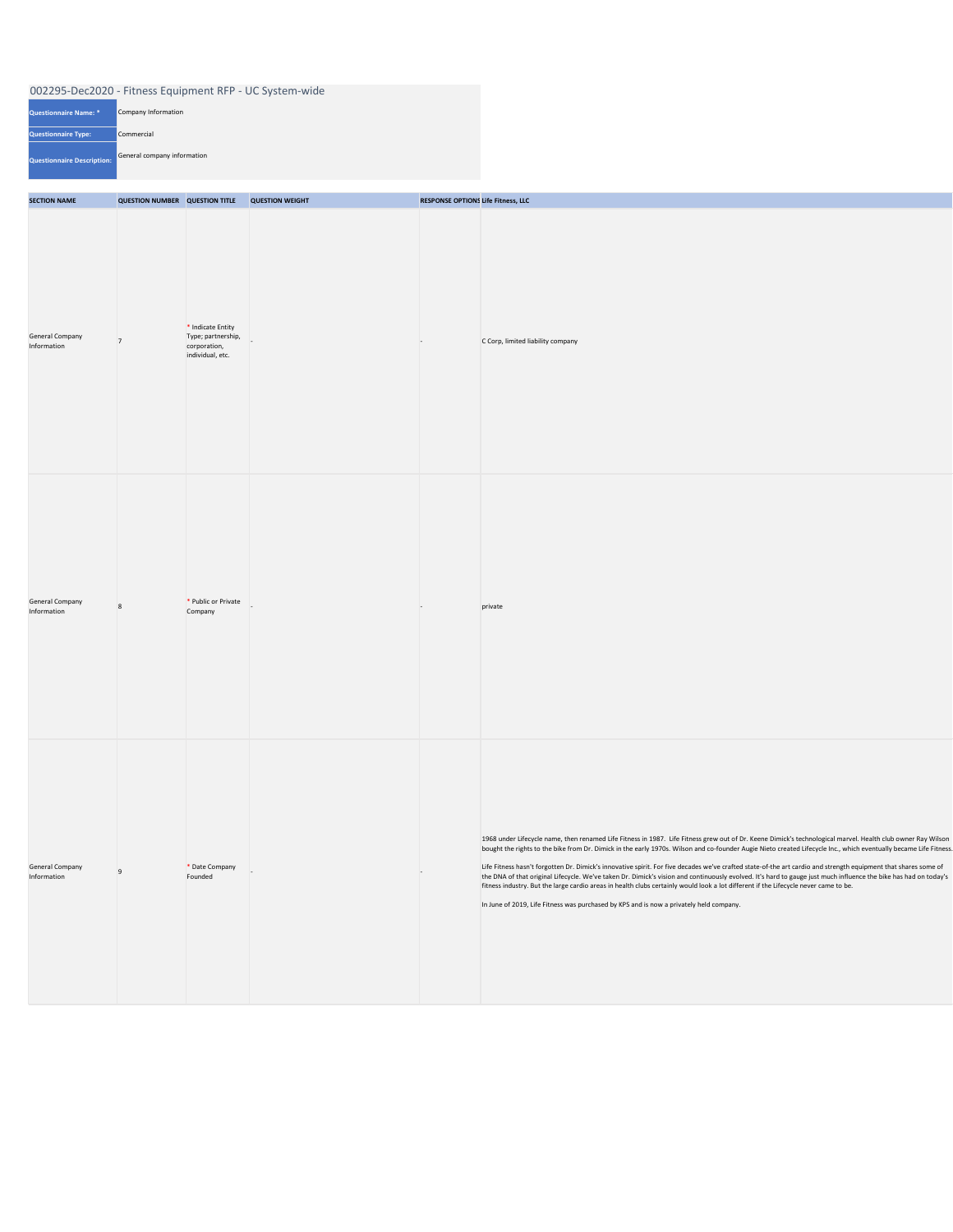| Questionnaire Name: *      | Company Information         |
|----------------------------|-----------------------------|
| <b>Questionnaire Type:</b> | Commercial                  |
| Questionnaire Description: | General company information |

| <b>SECTION NAME</b>                   | <b>QUESTION NUMBER QUESTION TITLE</b> |                                                                                                                                                                                                                                        | <b>QUESTION WEIGHT</b> | <b>RESPONSE OPTIONS Life Fitness, LLC</b> |                                                                                                                                                                                                                                                                                                                                                                                                                                                                                                                                                                                                                                                                                                                                                                                                                                                                                                                                                                                                                                                                                                                                                                                                                                                                                                                                                                                                                                                                                                                                                                                                                                                                                                                                                                                                                                                                                                                                                                                                                                                                                                                                                                                                                                                                                                                                                                                                                                                                                                                                                                                                                                                                                                                                                                                                                                                                                                                                                                                                                                                                                                                                                           |
|---------------------------------------|---------------------------------------|----------------------------------------------------------------------------------------------------------------------------------------------------------------------------------------------------------------------------------------|------------------------|-------------------------------------------|-----------------------------------------------------------------------------------------------------------------------------------------------------------------------------------------------------------------------------------------------------------------------------------------------------------------------------------------------------------------------------------------------------------------------------------------------------------------------------------------------------------------------------------------------------------------------------------------------------------------------------------------------------------------------------------------------------------------------------------------------------------------------------------------------------------------------------------------------------------------------------------------------------------------------------------------------------------------------------------------------------------------------------------------------------------------------------------------------------------------------------------------------------------------------------------------------------------------------------------------------------------------------------------------------------------------------------------------------------------------------------------------------------------------------------------------------------------------------------------------------------------------------------------------------------------------------------------------------------------------------------------------------------------------------------------------------------------------------------------------------------------------------------------------------------------------------------------------------------------------------------------------------------------------------------------------------------------------------------------------------------------------------------------------------------------------------------------------------------------------------------------------------------------------------------------------------------------------------------------------------------------------------------------------------------------------------------------------------------------------------------------------------------------------------------------------------------------------------------------------------------------------------------------------------------------------------------------------------------------------------------------------------------------------------------------------------------------------------------------------------------------------------------------------------------------------------------------------------------------------------------------------------------------------------------------------------------------------------------------------------------------------------------------------------------------------------------------------------------------------------------------------------------------|
| <b>General Company</b><br>Information | 10                                    | * State of<br>Incorporation or<br>Formation                                                                                                                                                                                            | H.                     |                                           | Delaware                                                                                                                                                                                                                                                                                                                                                                                                                                                                                                                                                                                                                                                                                                                                                                                                                                                                                                                                                                                                                                                                                                                                                                                                                                                                                                                                                                                                                                                                                                                                                                                                                                                                                                                                                                                                                                                                                                                                                                                                                                                                                                                                                                                                                                                                                                                                                                                                                                                                                                                                                                                                                                                                                                                                                                                                                                                                                                                                                                                                                                                                                                                                                  |
| <b>General Company</b><br>Information | 11                                    | * List of branch<br>offices or other<br>subordinate<br>elements that will<br>perform or assist in<br>performing work<br>herein                                                                                                         |                        |                                           | Our corporate headquarters is located in Franklin Park, IL. Life Fitness has employs field sales and service personnel who remotely nationwide. The Life Fitness<br>Authorized Dealer Network is comprised of 13 dealer locations throughout the US and Canada. These local and regional dealer teams have the capabilities and<br>experience to handle large, complex projects consistently, and ensure complete customer satisfaction. Our dealers bring a wealth of knowledge as many of the<br>upper management have been in the industry for over 20 years an in their respective territories for over 20 years. Since many have been in their geographic<br>locations for so many years, they offer local knowledge, local contacts long standing relationships and other services that may include providing service,<br>preventative maintenance, technical support, and more to satisfy customer projects and high expectations. Our three Platinum Dealers in the US and one in<br>Canada each utilize their own sales and services force. This type of scalability helps our platinum dealers meet the stringent Life Fitness sales quotas required to<br>maintain their preferred status. In fact, the three Platinum Dealers in the US have been so successful in meeting these sales goals that they have been a Life<br>Fitness Family of Brands dealer for over 25 years each, and one of them, Advanced Exercise, covers the UC schools in Southern California. The other 10 dealers<br>maintain a high level of accountability as well-supported closely by Life Fitness - to provide Members with the specific services they require. As experienced<br>business owners, these dealers recognize that they can only be successful by fully meeting our expectation and exceeding their customers' expectations. The<br>entire Life Fitness dealer network is committed to providing Sourcewell Members exemplary service in their local marketplace. We ensure this high level of<br>customer satisfaction by appointing a team of direct Life Fitness liaisons to thoroughly assesses each candidate, including the principal owner(s) of the business<br>and proposed management team, before appointing them as an Authorized Life Fitness Dealer. Once appointed to be part of our Authorized Dealer Program,<br>the Life Fitness team of liaisons monitors performance throughout the year and dealers must meet year end performance goals in order to maintain their<br>accreditation. The Life Fitness liaison management team conducts annual formal sessions with dealer management to identify any training or resource needs.<br>With over 100 dealer representatives in their respective territories, our Life Fitness Dealer team in the US and Canada create exceptional value to our company<br>They are an integral part of our sales team and play an important role in meeting our sales forecast annually. They also have and will continue to leverage our<br>Sourcewell contract to deliver products and service to its members. Please see attached<br>Attached Files : Dealer Distibution and Factory Maps.pdf |
| <b>General Company</b><br>Information | 12                                    | * Do you intend to<br>use subcontractors?<br>If yes, provide the<br>name, address, and<br>phone number of<br>any subcontractor -<br>that you will obtain<br>via contract to<br>perform any portion<br>of work proposed in<br>this RFP. |                        |                                           | Life Fitness uses approved subcontractors for our delivery and installation services.<br>Attached Files : List of LFI providers.xlsx                                                                                                                                                                                                                                                                                                                                                                                                                                                                                                                                                                                                                                                                                                                                                                                                                                                                                                                                                                                                                                                                                                                                                                                                                                                                                                                                                                                                                                                                                                                                                                                                                                                                                                                                                                                                                                                                                                                                                                                                                                                                                                                                                                                                                                                                                                                                                                                                                                                                                                                                                                                                                                                                                                                                                                                                                                                                                                                                                                                                                      |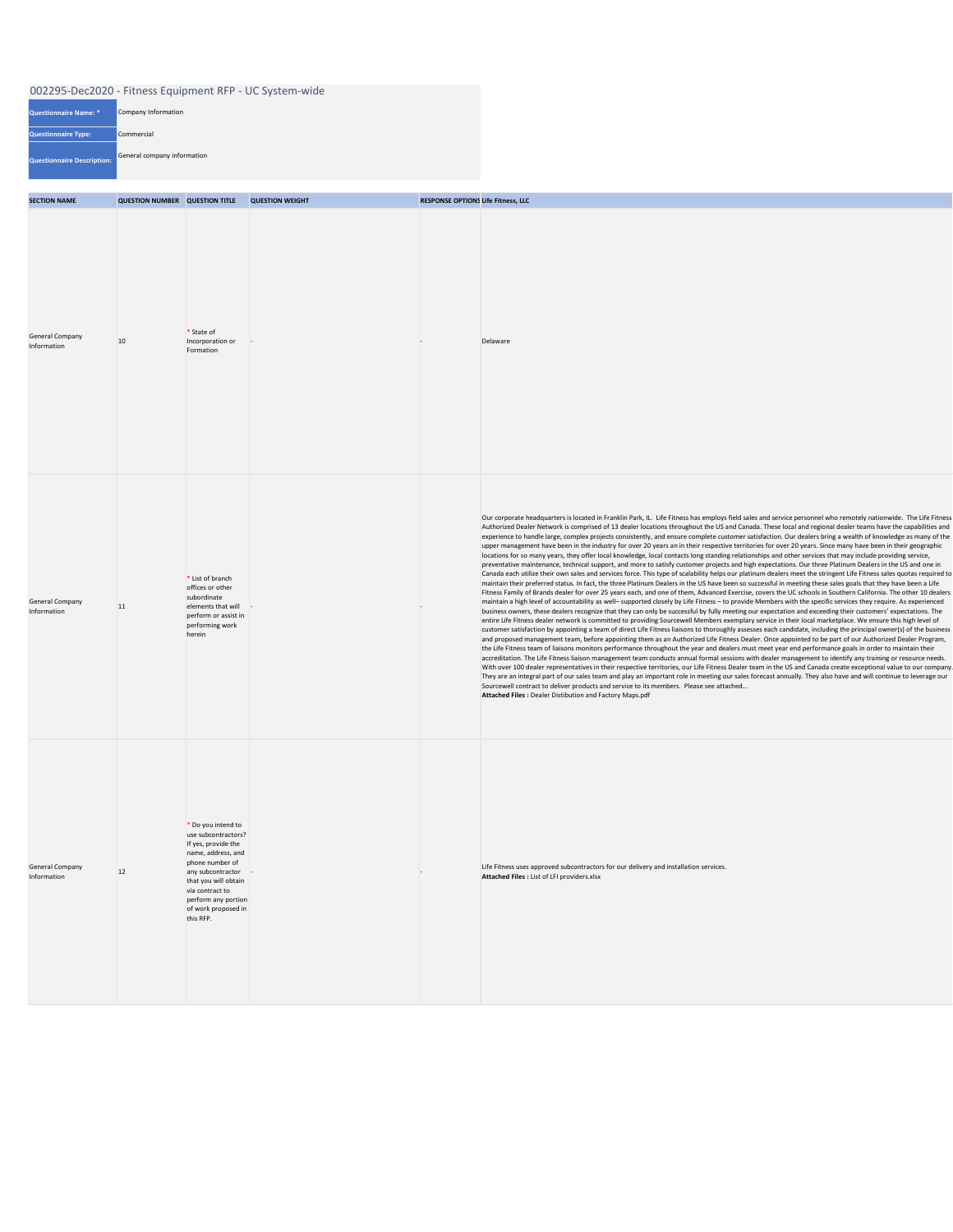| <b>Questionnaire Name: *</b> | Company Information         |
|------------------------------|-----------------------------|
| <b>Questionnaire Type:</b>   | Commercial                  |
| Questionnaire Description:   | General company information |

| <b>SECTION NAME</b>                   | <b>QUESTION NUMBER QUESTION TITLE QUESTION WEIGHT</b> |                                                                                                                                | <b>RESPONSE OPTIONS Life Fitness, LLC</b> |                                                                                                                                                                                                                                                                                                                                                                                       |
|---------------------------------------|-------------------------------------------------------|--------------------------------------------------------------------------------------------------------------------------------|-------------------------------------------|---------------------------------------------------------------------------------------------------------------------------------------------------------------------------------------------------------------------------------------------------------------------------------------------------------------------------------------------------------------------------------------|
| <b>General Company</b><br>Information | 13                                                    | Do you require<br>background checks<br>of subcontractors?<br>Whattraining do you<br>provide to these<br>subcontractors?        | $\overline{\phantom{a}}$                  | We require background checks and drug screening. We provide training to all delivery personnel.                                                                                                                                                                                                                                                                                       |
| Operational Company<br>Information    | 14                                                    | * Do you outsource<br>any administrative<br>services to a third-<br>party provider?If so,<br>provide details.                  | $\overline{ }$                            | N <sub>O</sub>                                                                                                                                                                                                                                                                                                                                                                        |
| Operational Company<br>Information    | 15                                                    | $*$ Submit audited<br>financial statements<br>for the past two $(2)$<br>years in order to<br>establish financial<br>viability. | $\overline{a}$                            | Life Fitness a privately held company, and as such we do not not share our annual sales information or Dunn & Bradstreet report as we consider both to be<br>confidential and proprietary information. The requested information can be provided once we have been notified of contract award and an NDA is in place<br>between Omnia, the University of California and Life Fitness. |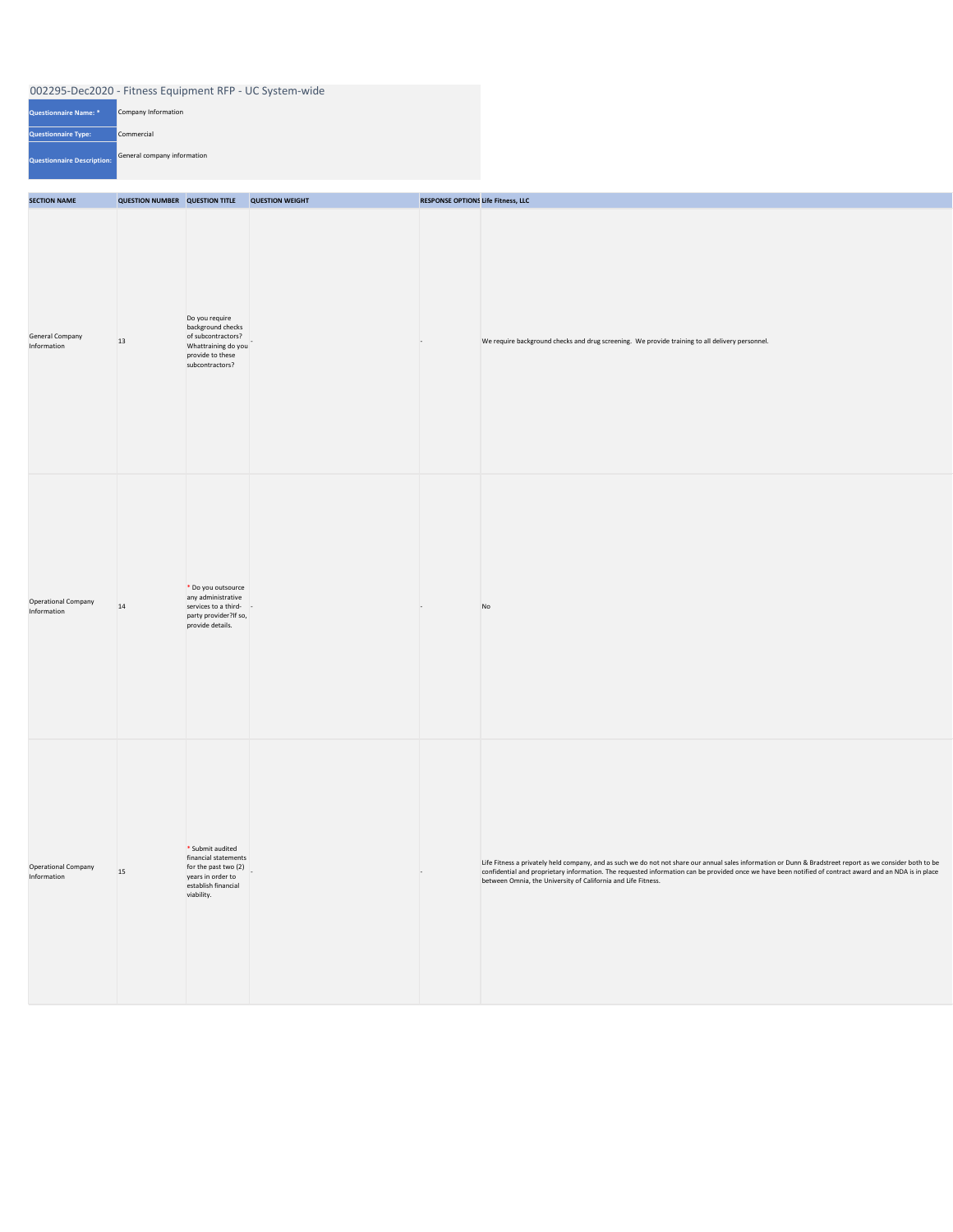| <b>Questionnaire Name: *</b> | Company Information         |
|------------------------------|-----------------------------|
| <b>Questionnaire Type:</b>   | Commercial                  |
| Questionnaire Description:   | General company information |

| <b>SECTION NAME</b>                       | <b>QUESTION NUMBER QUESTION TITLE</b> |                                                                                                                                                                                                                                                                                                                    | <b>QUESTION WEIGHT</b> | <b>RESPONSE OPTIONS Life Fitness, LLC</b> |             |
|-------------------------------------------|---------------------------------------|--------------------------------------------------------------------------------------------------------------------------------------------------------------------------------------------------------------------------------------------------------------------------------------------------------------------|------------------------|-------------------------------------------|-------------|
| <b>Operational Company</b><br>Information | 16                                    | * Provide your<br>organization's Dun<br>and Bradstreet<br>(DUNS) number.                                                                                                                                                                                                                                           | $\vert$ –              | $\sim$                                    | 11-693-2584 |
| Operational Company<br>Information        | 17                                    | $*$ Has your<br>organization<br>experienced recent<br>merger or<br>acquisition activity,<br>or has any such<br>pending activity<br>been publicly<br>disclosed? If so,<br>describe, specifically<br>addressing any<br>reorganization or<br>operational changes<br>that would affect<br>your product or<br>services. |                        | $\overline{a}$                            | No          |
| Operational Company<br>Information        | 18                                    | $*$ Are there any<br>recent or<br>anticipated changes<br>in your<br>organizational<br>structure (e.g. key<br>personnel,<br>consolidation of<br>operations, new<br>service centers) that<br>would impact UC.<br>Include a project<br>plan and timeline if<br>applicable.                                            | $\mathbf{I}$           | $\sim$                                    | no          |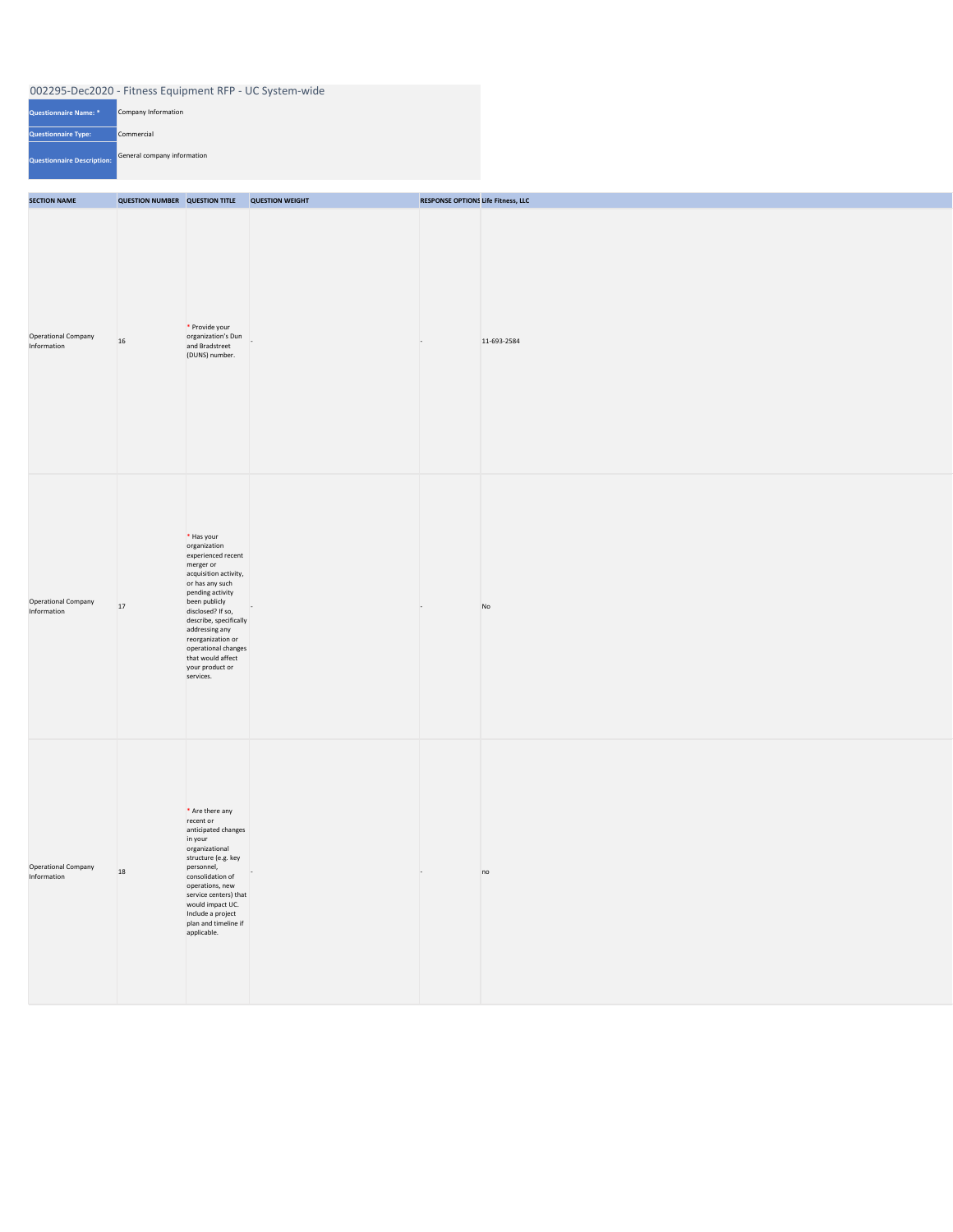| Questionnaire Name: *             | Company Information         |
|-----------------------------------|-----------------------------|
| <b>Questionnaire Type:</b>        | Commercial                  |
| <b>Questionnaire Description:</b> | General company information |

| <b>SECTION NAME</b>                       | <b>QUESTION NUMBER QUESTION TITLE</b> |                                                                                                                                                                               | <b>QUESTION WEIGHT</b> | <b>RESPONSE OPTIONS Life Fitness, LLC</b> |                                                                                                                                                                                                                                                                                                                                                                                                                                                                                                                                                                                                                                                                                                                                                                                                                                                                                                                                                                                                                                                                                                                                                                                                                                                                                                                                                                                  |
|-------------------------------------------|---------------------------------------|-------------------------------------------------------------------------------------------------------------------------------------------------------------------------------|------------------------|-------------------------------------------|----------------------------------------------------------------------------------------------------------------------------------------------------------------------------------------------------------------------------------------------------------------------------------------------------------------------------------------------------------------------------------------------------------------------------------------------------------------------------------------------------------------------------------------------------------------------------------------------------------------------------------------------------------------------------------------------------------------------------------------------------------------------------------------------------------------------------------------------------------------------------------------------------------------------------------------------------------------------------------------------------------------------------------------------------------------------------------------------------------------------------------------------------------------------------------------------------------------------------------------------------------------------------------------------------------------------------------------------------------------------------------|
| <b>Operational Company</b><br>Information | 19                                    | $*$ Is any litigation<br>pending against your<br>organization?If so,<br>give details.                                                                                         |                        | $\overline{a}$                            | No                                                                                                                                                                                                                                                                                                                                                                                                                                                                                                                                                                                                                                                                                                                                                                                                                                                                                                                                                                                                                                                                                                                                                                                                                                                                                                                                                                               |
| <b>Operational Company</b><br>Information | 20                                    | $*$ Has your company<br>ever filed for<br>bankruptcy? If so,<br>when and what is<br>the current status of<br>your filing?                                                     |                        | $\overline{a}$                            | <b>No</b>                                                                                                                                                                                                                                                                                                                                                                                                                                                                                                                                                                                                                                                                                                                                                                                                                                                                                                                                                                                                                                                                                                                                                                                                                                                                                                                                                                        |
| <b>Operational Company</b><br>Information | 21                                    | * Provide the<br>following<br>information relative<br>to your current<br>Book of Business:<br>A.) Total Clients<br>B.) Total Clients with<br>similar size as the<br><b>UC</b> | 25.00%                 |                                           | A) Over the past 3 years the Life Fitness family of brands have successfully done business with close to 1000 Colleges and Universities spanning all divisions both<br>public and private across the United States. The industries that we serve cover all market segments including but not limited to municipalities, corporations,<br>hospitality, multi housing, military, government, YMCAs, non-profit, and clubs. The client list for all of these markets over the past 50 years would far exceed<br>any of our competitors as we are the largest and most successful fitness manufacture in the industry. B) There are approximately 57 public University Systems<br>across the United states. All of which consist of multiple Universities much like the UC System. Life Fitness has confidently done business with at least one<br>entity in each of the systems throughout the course of our 50 year existence. Some of the systems most similar to the size and scope of the UC system would<br>include but not be limited to The University of Alabama System, The State University System of Florida, The University System of Georgia, University of Illinois<br>System, Indiana University System, Louisiana State University System, University of Michigan, University of North Carolina, University of Texas System, and<br>University of Wisconsin System. |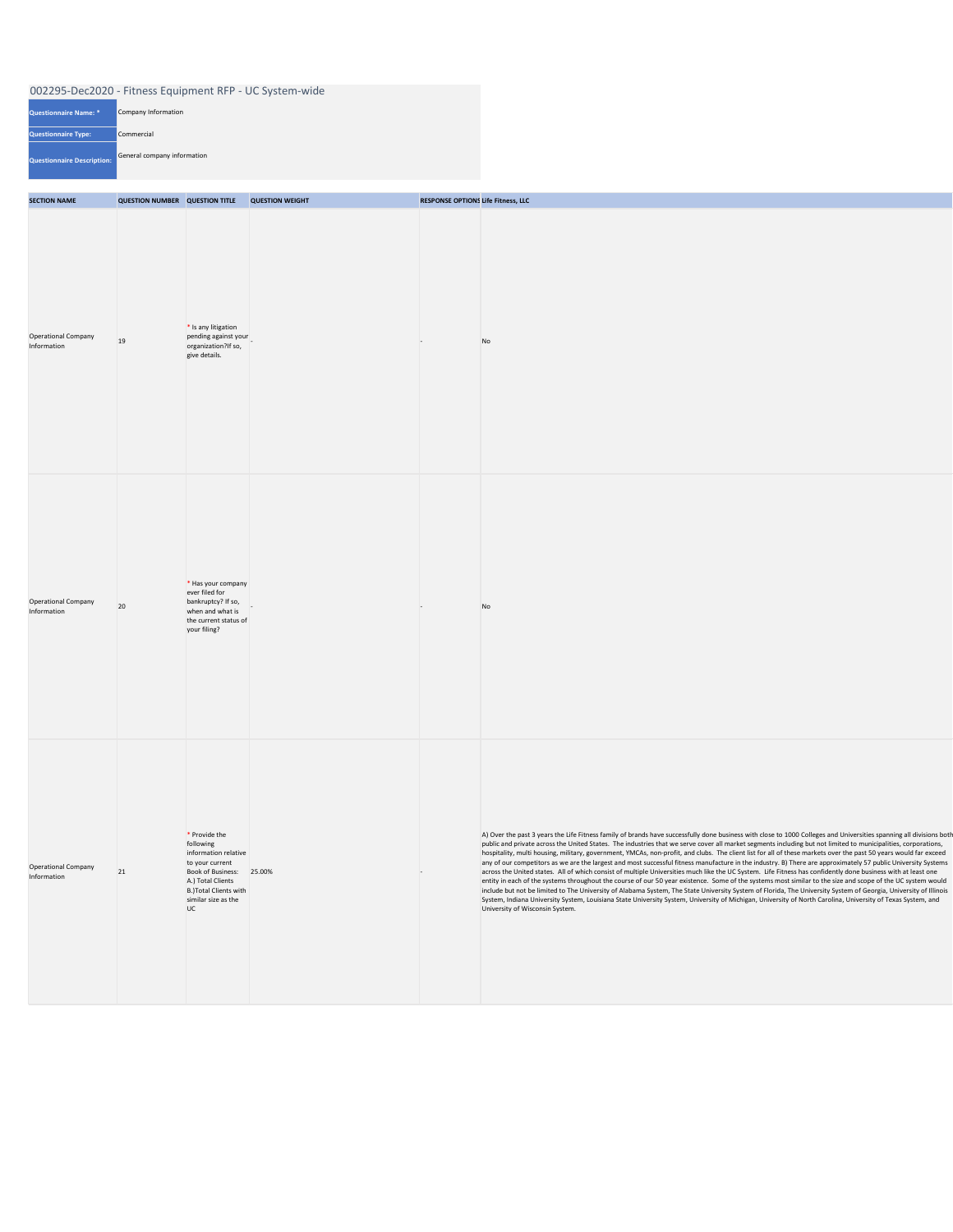| <b>Questionnaire Name: *</b>      | Company Information         |
|-----------------------------------|-----------------------------|
| <b>Questionnaire Type:</b>        | Commercial                  |
| <b>Questionnaire Description:</b> | General company information |

| <b>SECTION NAME</b>                       | <b>QUESTION NUMBER QUESTION TITLE</b> |                                                                                                                                                                                                                                                                                                                           | <b>QUESTION WEIGHT</b> | <b>RESPONSE OPTIONS Life Fitness, LLC</b> |                                                                                                                                                                                                                                                                                                                                                                                                                                                                                                                                                                                                                                                                                                                                                                                                                                                                                                                                                                                                                                                                                                                                                                                                                                                                                                                                                                                                                                                                                                                                                                                                                                                                                                                                                                                                                                                                                                                                                                                                                                                                                                                                                                                                                                                                                                                                                                                                             |
|-------------------------------------------|---------------------------------------|---------------------------------------------------------------------------------------------------------------------------------------------------------------------------------------------------------------------------------------------------------------------------------------------------------------------------|------------------------|-------------------------------------------|-------------------------------------------------------------------------------------------------------------------------------------------------------------------------------------------------------------------------------------------------------------------------------------------------------------------------------------------------------------------------------------------------------------------------------------------------------------------------------------------------------------------------------------------------------------------------------------------------------------------------------------------------------------------------------------------------------------------------------------------------------------------------------------------------------------------------------------------------------------------------------------------------------------------------------------------------------------------------------------------------------------------------------------------------------------------------------------------------------------------------------------------------------------------------------------------------------------------------------------------------------------------------------------------------------------------------------------------------------------------------------------------------------------------------------------------------------------------------------------------------------------------------------------------------------------------------------------------------------------------------------------------------------------------------------------------------------------------------------------------------------------------------------------------------------------------------------------------------------------------------------------------------------------------------------------------------------------------------------------------------------------------------------------------------------------------------------------------------------------------------------------------------------------------------------------------------------------------------------------------------------------------------------------------------------------------------------------------------------------------------------------------------------------|
| <b>Operational Company</b><br>Information | 22                                    | * Describe your<br>company experience<br>with customers in<br><b>Higher Education</b><br>and/or academic<br>medical centers.<br>Please also<br>reference your<br>experience<br>withPower 5,<br>collegiate<br>athleticsprograms.                                                                                           | 25.00%                 |                                           | Life Fitness is the longest standing commercial fitness equipment provider globally. For over (50) years, we have provided premium fitness equipment and<br>services to our customers around the world, here in the US and more specifically in Higher Education, academic medical centers and athletic programs. Life<br>Fitness has equipment divisions that focus on a variety of needs which include cardiovascular, strength training, group training and functional training for the<br>higher education market. Sci Fit specializes in rehab, active ageing, and the disabled; Cybex focuses on medical wellness; and Hammer Strength, a performance<br>division, which focuses on athletics and training. No other fitness equipment supplier has access to these types of products and divisions under one umbrella<br>which it is key to our education customers, academic medical centers, and athletic programs. We have been able to match that portfolio of brands with a<br>combination of incredible products that resonate with users and operators, along with the largest and most experienced sales, service and manufacturing<br>experts in the industry. On our education & athletics team we have account managers that have been in the industry for a combined tenure of over 100 years<br>with experience outfitting multiple Power 5 Athletic performance facilities, and campus recreation facilities around the country. We believe in doing what we<br>do best and surrounding ourselves with partners and colleagues that bring a fresh perspective to our business. Life Fitness has proven that we are not afraid of<br>change, of adapting and becoming more than just a company that manufactures fitness equipment. We feel our greatest value add comes from the fact that we<br>have a very comprehensive product portfolio of core fitness training products with a very powerful reputation for performance and quality. Life Fitness is<br>innovative in the use technology to support our products, such as the On Demand cardio classes across our premium consoles, the Digital Coach instructional<br>video's for strength and athletic training, connected strength and the Halo Fitness cloud for users and operator's. Life Fitness is dedicated to helping students,<br>athletes, and people in general live healthier lives, no matter where they may be. |
| <b>Operational Company</b><br>Information | 23                                    | * Summarize in 500<br>words or less the<br>following: why you<br>are a match for UC,<br>how are you a<br>match for other<br><b>Participating Public</b><br>Agencies, and why 25.00%<br>UC should select<br>your organization<br>over your<br>competitors.<br>Emphasize how you<br>are different from<br>your competitors. |                        |                                           | Life Fitness is the longest standing commercial fitness equipment provider globally. We have an unrivaled portfolio of products across all 6 brands, namely Life<br>Fitness, Hammer Strength, Cybex, ICG (indoor cycles), SciFit (special population and active aging), and Brunswick (recreation products). Life Fitness is a forward<br>thinking company with a strong focus on connected fitness (eg, Discover premium tablet consoles, Halo fitness cloud, Digital Coach, Life Fitness On Demand,<br>etc.).                                                                                                                                                                                                                                                                                                                                                                                                                                                                                                                                                                                                                                                                                                                                                                                                                                                                                                                                                                                                                                                                                                                                                                                                                                                                                                                                                                                                                                                                                                                                                                                                                                                                                                                                                                                                                                                                                             |
| <b>Operational Company</b><br>Information | 24                                    | $*$ If Supplier is a<br>current or previous<br>UC Service Provider,<br>give the agreement<br>term dates,<br>agreement number,<br>contracting<br>department,<br>services provided<br>and agreement<br>revenue of<br>agreement(s) for the<br>prior five (5) years.                                                          |                        |                                           | Participation Agreement for NJPA (Sourcewell), Effective 12/19/2017 though 9/30/2020, Purchase of Fitness Equipment, Commodity Manager, Adrian Ferreira<br>Volume to be provided upon award of contract.                                                                                                                                                                                                                                                                                                                                                                                                                                                                                                                                                                                                                                                                                                                                                                                                                                                                                                                                                                                                                                                                                                                                                                                                                                                                                                                                                                                                                                                                                                                                                                                                                                                                                                                                                                                                                                                                                                                                                                                                                                                                                                                                                                                                    |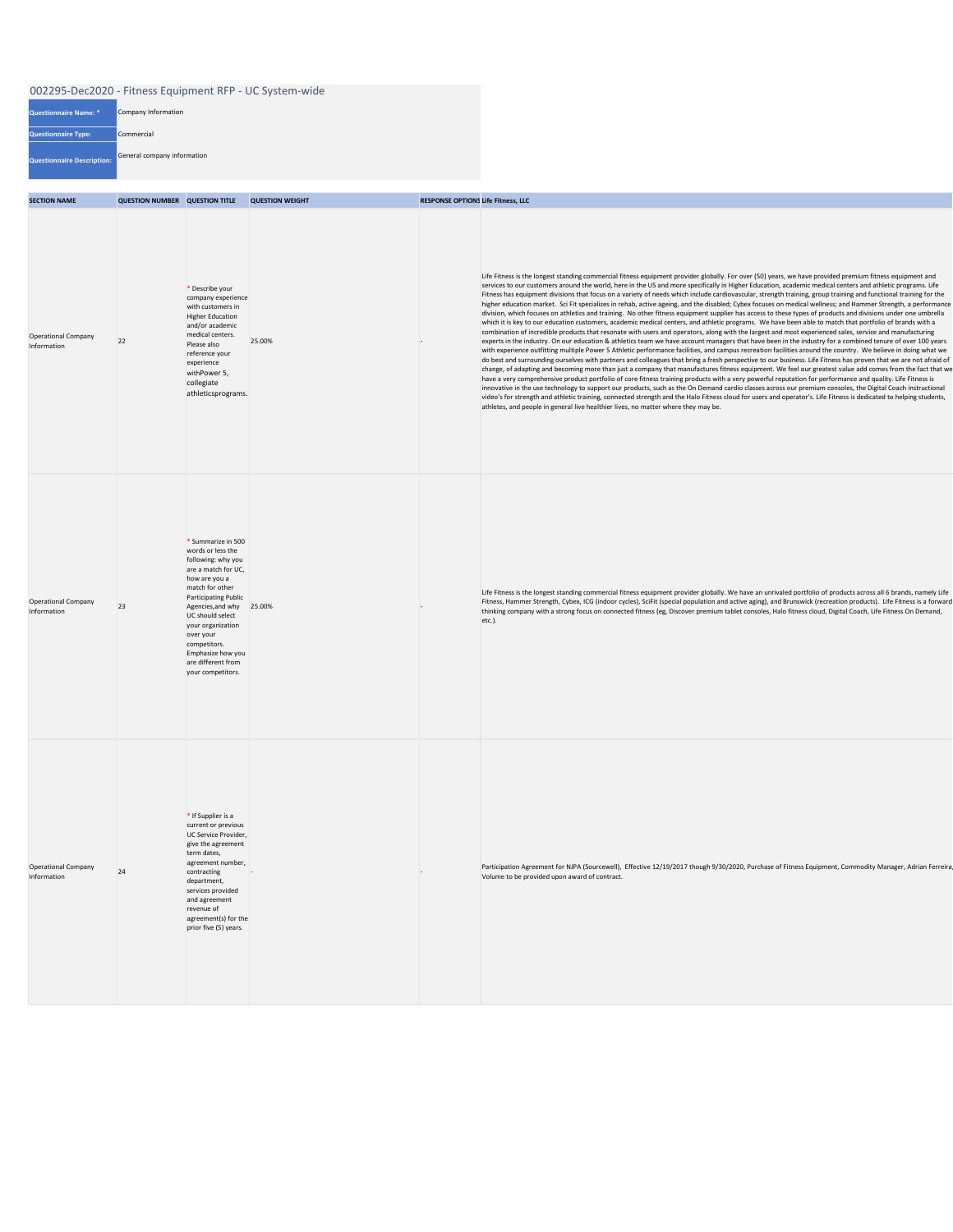| Questionnaire Name: *             | Company Information         |
|-----------------------------------|-----------------------------|
| <b>Questionnaire Type:</b>        | Commercial                  |
| <b>Questionnaire Description:</b> | General company information |

| <b>SECTION NAME</b>                       | <b>QUESTION NUMBER QUESTION TITLE</b> |                                                                                                                                                                                                                                                                                                                                                                                          | <b>QUESTION WEIGHT</b> | <b>RESPONSE OPTIONS Life Fitness, LLC</b> |                                                                                                                                                                                                                                                                                                                                                                                                                                                                                                                                                                                                                                                                                                                                                                                                                                                                                                                                                                                                                                                                             |
|-------------------------------------------|---------------------------------------|------------------------------------------------------------------------------------------------------------------------------------------------------------------------------------------------------------------------------------------------------------------------------------------------------------------------------------------------------------------------------------------|------------------------|-------------------------------------------|-----------------------------------------------------------------------------------------------------------------------------------------------------------------------------------------------------------------------------------------------------------------------------------------------------------------------------------------------------------------------------------------------------------------------------------------------------------------------------------------------------------------------------------------------------------------------------------------------------------------------------------------------------------------------------------------------------------------------------------------------------------------------------------------------------------------------------------------------------------------------------------------------------------------------------------------------------------------------------------------------------------------------------------------------------------------------------|
| <b>Operational Company</b><br>Information | 25                                    | $*$ Provide the<br>primary contact<br>information for the<br>person responsible<br>for your proposal. -<br>Include name, title,<br>address, phone<br>number, and email<br>address.                                                                                                                                                                                                       |                        | $\overline{a}$                            | Allan Franks, Senior Territory Manager, Northern California (home-office Morgan Hill, CA) 916-205-5378 allan.franks@lifefitness.com<br>Jeremy Wilson, National Sales Manager, Education/Athletics, 9525 Bryn Mawr Ave, Rosemont, IL, 60018, 813-480-4300, jeremy.wilson@lifefitness.com                                                                                                                                                                                                                                                                                                                                                                                                                                                                                                                                                                                                                                                                                                                                                                                     |
| <b>Operational Company</b><br>Information | 26                                    | $*$ Are any of the<br>members of your<br>Board of Directors,<br>officers, employees,<br>or consultants<br>affiliated with UC?If<br>so, describe the<br>relationship. Are any<br>of these individuals<br>responsible, in<br>whole or in part, for<br>the preparation of<br>your proposal or<br>would they have any<br>decision-making role<br>if your company<br>were awarded the<br>bid? | $\overline{a}$         | $\overline{\phantom{a}}$                  | no                                                                                                                                                                                                                                                                                                                                                                                                                                                                                                                                                                                                                                                                                                                                                                                                                                                                                                                                                                                                                                                                          |
| <b>Operational Company</b><br>Information | 27                                    | $*$ Provide three (3)<br>current client<br>references and two<br>(2) terminated client<br>references.Provide<br>the company name,<br>individual name,<br>title and contact<br>information, and the<br>dates the client<br>is/was<br>active.Priority<br>should be given to<br>California clients.                                                                                         |                        |                                           | 1) University of California, Berkeley, 2301 Bancroft Way, Berkeley, CA 94720, Contact: Devin Wicks, Associate Director, 510.643.7158, dwicks@berkeley.edu; 2<br>San Jose State University, 290 South 7th Street, San Jose, CA 95192, Contact: Caryn Collopy, Director, 408.924.6345, caryn.collopy@sjsu.edu; 3) Stanford<br>University, 341 Galvez Street, Stanford, CA 94305, Contact: Eric Stein, 650.862.4273, elstein@stanford.edu; Over the course of 50 years Life Fitness has been<br>fortunate not to have been terminated as a vendor from any of our municipal accounts and we take great pride in that accomplishment. Since we do not have<br>any terminated customers, an additional two references from other parts of the country will be listed as follows 1) Auburn University, 601 Heisman Drive,<br>Auburn, AL 36849, Contact: Scott Harper, Associate Director, 334-740-7723, psh0006@auburn.edu; 2) Arizona State University, 330 N. 1st Ave, Phoenix, AZ<br>85003, Contact: Courtney Smith, Associate Director, 602-496-7787, courtney.spivak@asu.edu |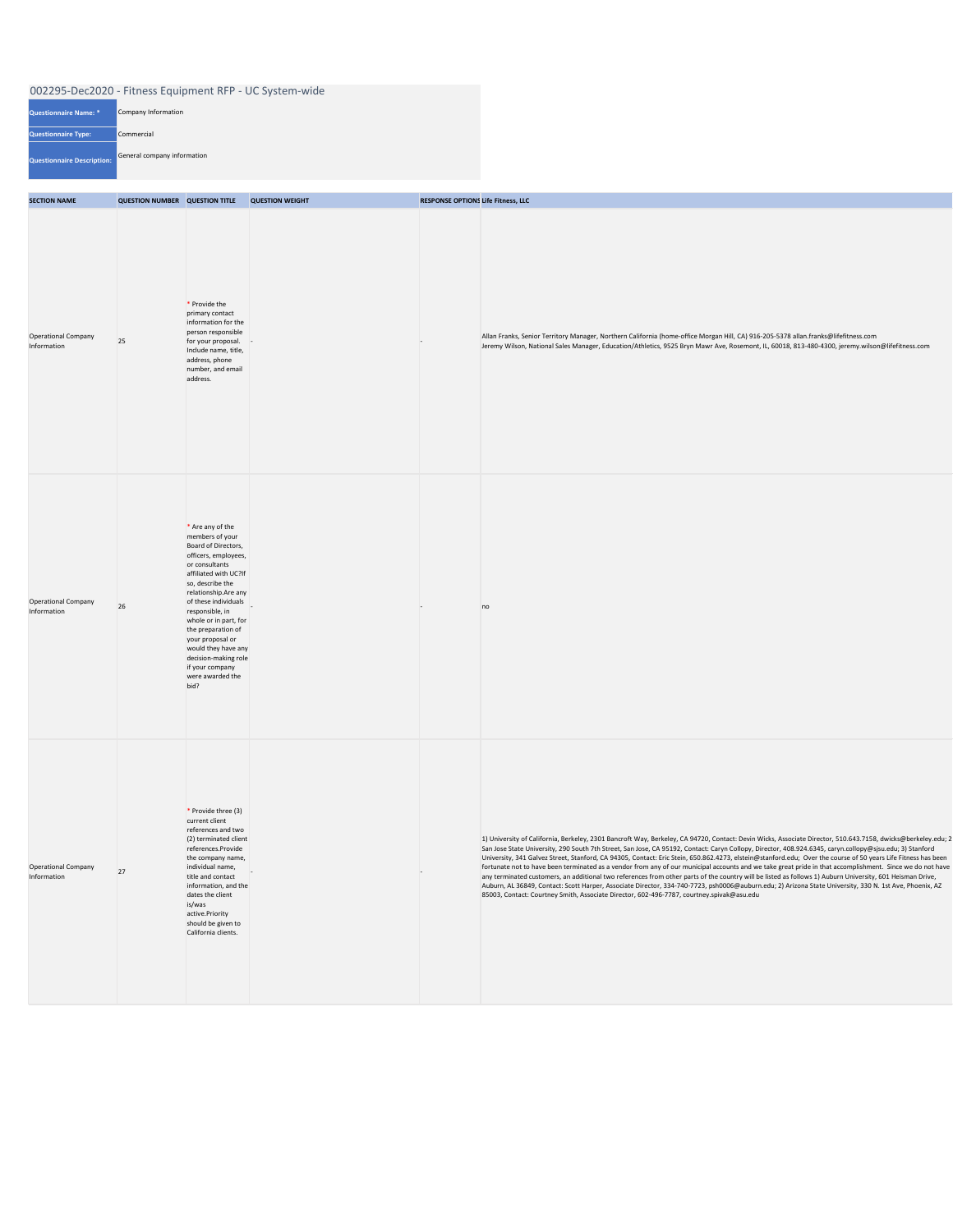| 002295-Dec2020 - Fitness Equipment RFP - UC System-wide |                             |  |  |  |
|---------------------------------------------------------|-----------------------------|--|--|--|
| Questionnaire Name: *                                   | Company Information         |  |  |  |
| <b>Questionnaire Type:</b>                              | Commercial                  |  |  |  |
| Questionnaire Description:                              | General company information |  |  |  |

| <b>SECTION NAME</b>                       | <b>QUESTION NUMBER QUESTION TITLE</b> |                                                                                                                                                                                                                                                                                                                                                                                                                                                                                                                                              | <b>QUESTION WEIGHT</b> | <b>RESPONSE OPTIONS Life Fitness, LLC</b> |                                                                          |  |
|-------------------------------------------|---------------------------------------|----------------------------------------------------------------------------------------------------------------------------------------------------------------------------------------------------------------------------------------------------------------------------------------------------------------------------------------------------------------------------------------------------------------------------------------------------------------------------------------------------------------------------------------------|------------------------|-------------------------------------------|--------------------------------------------------------------------------|--|
| Operational Company<br>Information        | 28                                    | * Have you provided<br>a detailed response<br>to the national<br>program (Omnia<br>Exhibit A)?<br>Responses should<br>highlight experience,<br>demonstrate a<br>strong national<br>presence, describe<br>how offeror will<br>educate its national<br>sales force about<br>the contract,<br>describe how<br>products and<br>services will be<br>distributed<br>nationwide, include<br>a plan for marketing<br>the products and<br>services nationwide,<br>and describe how<br>volume will be<br>tracked and<br>reported to OMNIA<br>Partners. | 25.00%                 | Yes; No                                   | Yes                                                                      |  |
| <b>Operational Company</b><br>Information | 29                                    | $*$ Have you<br>reviewedOmnia<br>Partners Exhibit<br><b>B?The Successful</b><br>Supplier(s) will be<br>required to sign<br>Exhibit B, OMNIA<br>Partners<br>Administration<br>Agreement.<br>Suppliers should<br>have any reviews -<br>required to sign the<br>document prior to<br>submitting a<br>response. Supplier's<br>response should<br>include any<br>proposed exceptions<br>to the OMNIA<br>Partners<br>Administration<br>Agreement.                                                                                                  |                        | Yes; No                                   | Yes                                                                      |  |
| <b>Operational Company</b><br>Information | 30                                    | Does your firm have<br>additional or<br>separate Service<br>Agreements that are<br>required for the UC<br>or Participating<br>Public Agencies to<br>sign? If so, please<br>attach those<br>documents for<br>review.                                                                                                                                                                                                                                                                                                                          | $\sim$ 10 $\pm$        | $\overline{ }$                            | Yes<br>Attached Files : Securing Strength Product Acknowledgement v6.pdf |  |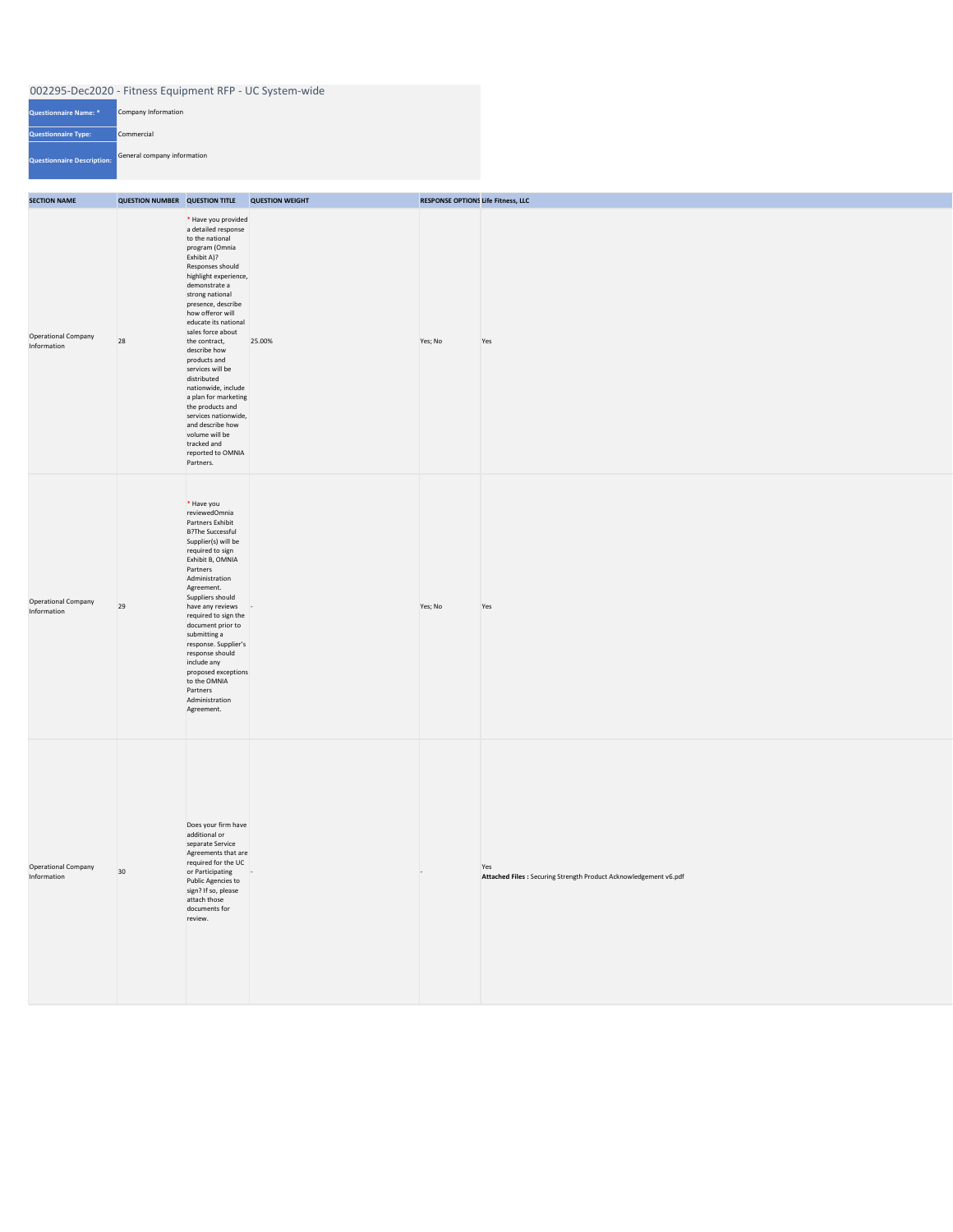| <b>SECTION NAME</b>        |           | <b>QUESTION NUMBER QUESTION TITLE</b>                                                                                                                                                                                                                                                                                               | <b>QUESTION WEIGHT</b> | <b>RESPONSE OPTION Life Fitness, LLC</b>                                                                                                                                                                                                                             |                                                                                                                                                                                                                                                                                                                                                                                                                                                                                                                                                                                                                                                                                                                                                                                                                                                                                                                       |
|----------------------------|-----------|-------------------------------------------------------------------------------------------------------------------------------------------------------------------------------------------------------------------------------------------------------------------------------------------------------------------------------------|------------------------|----------------------------------------------------------------------------------------------------------------------------------------------------------------------------------------------------------------------------------------------------------------------|-----------------------------------------------------------------------------------------------------------------------------------------------------------------------------------------------------------------------------------------------------------------------------------------------------------------------------------------------------------------------------------------------------------------------------------------------------------------------------------------------------------------------------------------------------------------------------------------------------------------------------------------------------------------------------------------------------------------------------------------------------------------------------------------------------------------------------------------------------------------------------------------------------------------------|
| <b>Company Information</b> |           | Is your company certified in the<br>State of California or other U.S.<br>State as a SBE, DBE, WBE, MBE,<br>VBE, or DVBE? Please submit<br>requisite certification<br>documentation.                                                                                                                                                 | 5.57%                  | <b>Small Business</b><br>Enterprise (SBE);<br>Disadvantaged<br><b>Business</b><br>Enterprise (DBE);<br>Women-owned<br><b>Business</b><br><b>Minority Business</b><br>Enterprise (MBE);<br>Veteran-owned<br><b>Business</b><br>Enterprise (VBE);<br>Disabled Veteran- | Other<br>Enterprise (WBE); Attached Files : Sustainability Question 1.docx                                                                                                                                                                                                                                                                                                                                                                                                                                                                                                                                                                                                                                                                                                                                                                                                                                            |
| <b>Company Information</b> |           | Do you have a Corporate Social<br>Responsibility (CSR)<br>statement/policy/code of conduct<br>or equivalent?                                                                                                                                                                                                                        | 5.56%                  | Yes; No; In<br>Progress                                                                                                                                                                                                                                              | Yes                                                                                                                                                                                                                                                                                                                                                                                                                                                                                                                                                                                                                                                                                                                                                                                                                                                                                                                   |
| <b>Company Information</b> | 2.1       | If Yes, Is it publicly available?                                                                                                                                                                                                                                                                                                   | N/A                    | $\overline{\phantom{0}}$                                                                                                                                                                                                                                             | Yes                                                                                                                                                                                                                                                                                                                                                                                                                                                                                                                                                                                                                                                                                                                                                                                                                                                                                                                   |
| Company Information        | 2.2       | If Yes , Please provide an<br>information link. If not publicly<br>available, please provide a copy<br>with your response.                                                                                                                                                                                                          | N/A                    |                                                                                                                                                                                                                                                                      | Please see attachment<br>Attached Files : Life Fitness Corporate Social Responsibility Statement 2021.pdf                                                                                                                                                                                                                                                                                                                                                                                                                                                                                                                                                                                                                                                                                                                                                                                                             |
| Company Information        |           | How do you monitor/manage your<br>supply chain to ensure that<br>suppliers/providers comply with<br>and support vour CSR efforts?<br>Describe how your company                                                                                                                                                                      | 5.56%                  | $\overline{a}$                                                                                                                                                                                                                                                       | All of our suppliers/providers are provided with, and expected to comply with, the Life Fitness Supplier Code of Conduct. This document establishes Life Fit<br>responsibilities. See attached.                                                                                                                                                                                                                                                                                                                                                                                                                                                                                                                                                                                                                                                                                                                       |
| <b>Company Information</b> |           | supports its employees by<br>providing living wages and<br>benefits.                                                                                                                                                                                                                                                                | 5.56%                  |                                                                                                                                                                                                                                                                      | At Life Fitness, our employees are our most important asset, that's why we offer employees competitive wages and a package of benefits to promote physic                                                                                                                                                                                                                                                                                                                                                                                                                                                                                                                                                                                                                                                                                                                                                              |
| <b>Company Information</b> |           | Describe your employee<br>healthcare and other benefits<br>provided to your employees.                                                                                                                                                                                                                                              | 5.56%                  |                                                                                                                                                                                                                                                                      | We offer healthcare benefits which include comprehensive medical, dental, and vision programs, as well as employee assistance programs to ensure our em<br>top priority.                                                                                                                                                                                                                                                                                                                                                                                                                                                                                                                                                                                                                                                                                                                                              |
| <b>Company Information</b> |           | Does the company engage only<br>contractors/business partners<br>which adhere to all applicable<br>local, state and federal labor and<br>employment requirements<br>relating to, e.g., wage payment,<br>anti-discrimination/harassment,<br>equal opportunity, family and<br>medical leave, and other                                | 5.56%                  |                                                                                                                                                                                                                                                                      | We only engage those subcontractors/business partners who meet and adhere to all applicable local, state and federal labor and employment requirements<br>discrimination/harassment, equal opportunity, family and medical leave, and other applicable provisions. We require all of our business partners to adhere t                                                                                                                                                                                                                                                                                                                                                                                                                                                                                                                                                                                                |
| <b>Company Information</b> |           | Does your company maintain clear<br>diversity goals, such as with regard<br>to women, veterans, and<br>minorities, and engage in active<br>diversity efforts toward<br>recruitment and retention as well<br>as development and<br>advancement? Please provide at                                                                    | 5.56%                  |                                                                                                                                                                                                                                                                      | It is the policy of Life Fitness and its divisions to employ qualified persons of the greatest ability without discrimination against any employee or applicant fo<br>or mental disability, national origin, age, transgendered, sexual orientation, status as a protected veteran, or any other protected group status and, further, t<br>advance in employment qualified minorities, women, persons with disabilities, or protected veterans. We reaffirm and reemphasize that this policy applies<br>locations.<br>The Company has established Affirmative Action Plans by which we undertake that:<br>We recruit, hire, train, and promote qualified persons in all job titles, without regard to race, color, sex, physical or mental disability, national origin, a<br>(1)<br>protected group status.<br>We base decisions on employment so as to further the principle of equal employment opportunity.<br>(2) |
| <b>Company Information</b> |           | best the migenel af terms now<br>your company supports your local<br>community and regional<br>businesses and markets. Provide<br>documents, when available, such<br>as your company's economic<br>policies, specific examples<br>outlining past activities, or other<br>information that describes your<br>company's commitment to | 5.56%                  |                                                                                                                                                                                                                                                                      | 121<br>We encure that employment decisions are in accord with principles of equal employment opportunity by imposing only valid ioh requirements<br>We make every effort to ensure that all small and local business have an equitable opportunity.                                                                                                                                                                                                                                                                                                                                                                                                                                                                                                                                                                                                                                                                   |
| <b>Company Information</b> | ∣q.       | cunnarting these assumentes<br>What percentage products and<br>services for the company's<br>operation do small and diverse<br>suppliers provide?                                                                                                                                                                                   | 5.56%                  |                                                                                                                                                                                                                                                                      | Small Business: 76.1%<br>Small Disadvantaged Business: .5%<br>Women Owned Small Business: 3.5%<br>HubZone Small Business: 1.8%<br>Veteran-Owned Small Business: 1.1%                                                                                                                                                                                                                                                                                                                                                                                                                                                                                                                                                                                                                                                                                                                                                  |
| <b>Company Information</b> | 10        | Please provide a detailed<br>description of all small and diverse<br>business classifications you track<br>(examples include: Small Business<br>Enterprises, Disadvantaged<br>Business Enterprises, Women-<br>owned Business Enterprises,<br>Service Disabled Veteran-owned                                                         | 5.56%                  |                                                                                                                                                                                                                                                                      | We track all Small Business Enterprises, Disadvantaged Business Enterprises, Women-owned Business Enterprises, Service Disabled Veteran-owned Business                                                                                                                                                                                                                                                                                                                                                                                                                                                                                                                                                                                                                                                                                                                                                                |
| <b>Operations</b>          | <b>11</b> | <b>Business Enterprises ats \</b><br>Describe specifically how your<br>company will incorporate<br>environmentally conscious<br>business practices into the<br>delivery of the requested services<br>of this project. Explain how these<br>The off to the tender of lliw and the                                                    | 5.56%                  |                                                                                                                                                                                                                                                                      | See attached Life Fitness Environmental Sustainability 2021                                                                                                                                                                                                                                                                                                                                                                                                                                                                                                                                                                                                                                                                                                                                                                                                                                                           |
| <b>Operations</b>          | 12        | Does your company responsibly<br>dispose of old equipment and<br>electronics at the end of its useful 5.56%<br>life (i.e., through an e-Steward<br>certified recycling partner, self<br>nerformed recycling measures)?                                                                                                              |                        | Yes; No                                                                                                                                                                                                                                                              | Yes                                                                                                                                                                                                                                                                                                                                                                                                                                                                                                                                                                                                                                                                                                                                                                                                                                                                                                                   |
| <b>Operations</b>          | 13        | Describe your company's ability to<br>reduce impacts from travel and<br>meetings as part of service<br>deliverv.                                                                                                                                                                                                                    | 5.56%                  |                                                                                                                                                                                                                                                                      | See attachment Life Fitness Environmental Sustainability 2021                                                                                                                                                                                                                                                                                                                                                                                                                                                                                                                                                                                                                                                                                                                                                                                                                                                         |
| Operations                 | 14        | Does your company have a<br>sustainable travel policy that<br>encourages or requires using the<br>lowest impact transport method<br>when multiple options are<br>availahle?                                                                                                                                                         | 5.56%                  | Yes; No                                                                                                                                                                                                                                                              | Yes                                                                                                                                                                                                                                                                                                                                                                                                                                                                                                                                                                                                                                                                                                                                                                                                                                                                                                                   |
| Operations                 | 15        | Does your company have a<br>sustainable travel policy that<br>encourages or requires using<br>public transportation, bicycling, or<br>walking for short-distance trips?                                                                                                                                                             | 5.56%                  | Yes; No                                                                                                                                                                                                                                                              | Yes                                                                                                                                                                                                                                                                                                                                                                                                                                                                                                                                                                                                                                                                                                                                                                                                                                                                                                                   |

| <b>Questionnaire Name: *</b> | Sustainability |
|------------------------------|----------------|
| <b>Questionnaire Type:</b>   | Technical      |
| Questionnaire Description:   |                |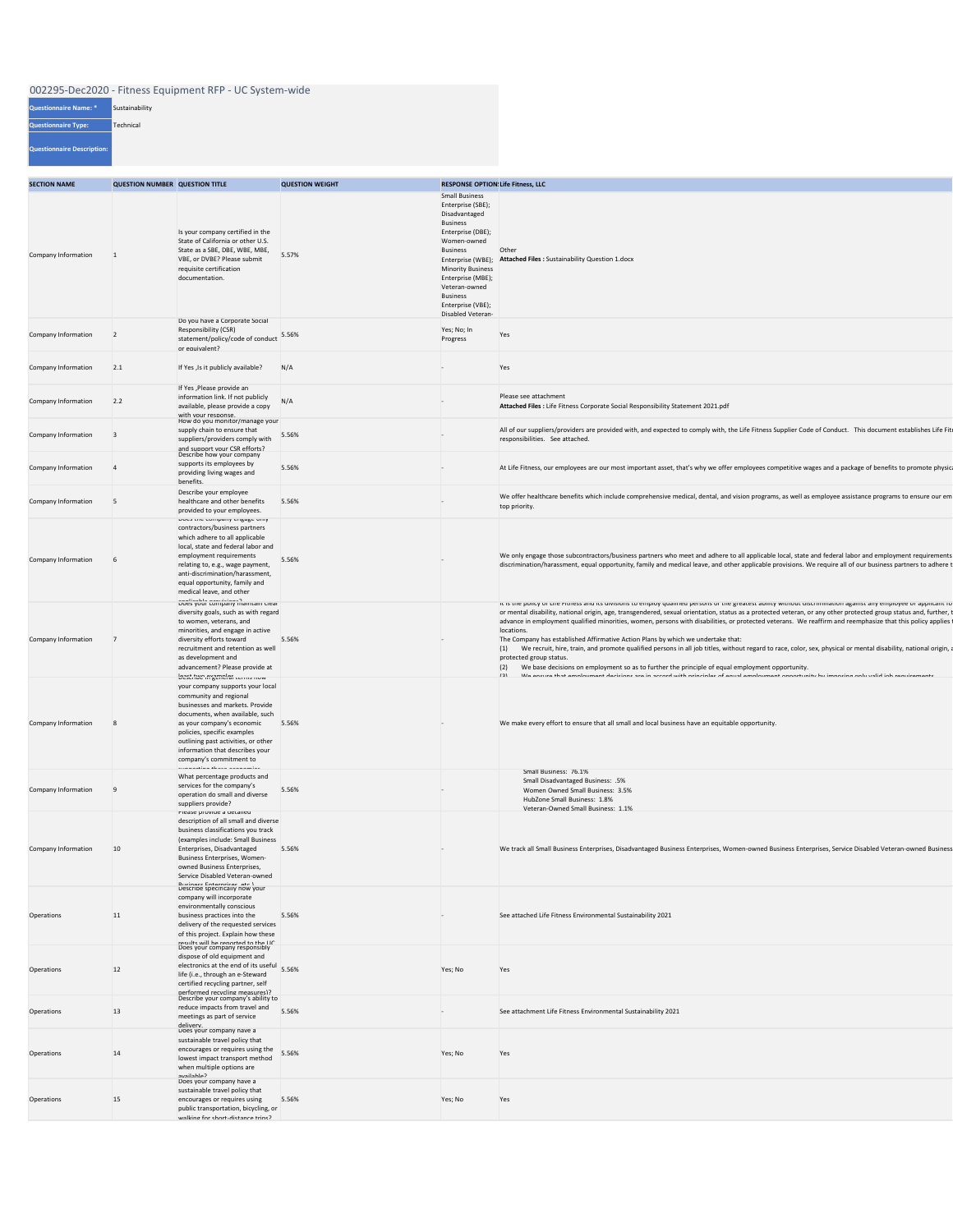| <b>Questionnaire Name: *</b>      | Sustainability |
|-----------------------------------|----------------|
| <b>Questionnaire Type:</b>        | Technical      |
| <b>Questionnaire Description:</b> |                |

| <b>SECTION NAME</b> | <b>QUESTION NUMBER QUESTION TITLE</b> |                                                                                                                                                                                                                                                                                                                                                                                                                  | <b>QUESTION WEIGHT</b> | <b>RESPONSE OPTION Life Fitness, LLC</b> |                                                                                                                                                                                                                                                                                                                                                                                                                                                                                                        |
|---------------------|---------------------------------------|------------------------------------------------------------------------------------------------------------------------------------------------------------------------------------------------------------------------------------------------------------------------------------------------------------------------------------------------------------------------------------------------------------------|------------------------|------------------------------------------|--------------------------------------------------------------------------------------------------------------------------------------------------------------------------------------------------------------------------------------------------------------------------------------------------------------------------------------------------------------------------------------------------------------------------------------------------------------------------------------------------------|
| Operations          | 16                                    | Does your company provide<br>subsidized public transportation<br>options for all employees, as well<br>as incentivize and facilitate<br>employee participation in other<br>alternative forms of work<br>commuting such as membership in<br>bike-shares, free bicycle parking                                                                                                                                     | 5.56%                  |                                          | Life Fitness has employees who work at our offices, our factories, and from their homes. We allow the latter whenever possible. Responsible decisions are<br>environmental sustainability as well as cost-savings and physical health.                                                                                                                                                                                                                                                                 |
| Operations          | 17                                    | and shower/locker facilities atc 2<br>SmartWay Partner or Affiliate<br>(https://www.epa.gov/smartway/<br>meet-smartway-partners-and-<br>affiliates), or do you work with<br>companies who are registered?<br>Provide a link certifying your<br>affiliation                                                                                                                                                       | 5.56%                  |                                          | Life Fitness is not EPA SmartWay certified.                                                                                                                                                                                                                                                                                                                                                                                                                                                            |
| Operations          | 18                                    | The UC has a ban on the<br>procurement of expanded plastic<br>foam materials (such as Expanded<br>Polystyrene (EPS), Expanded<br>Polyethylene (EPE), Expanded<br>Polyurethane and expanded<br>plastic foam hybrids) other than<br>those used for medical or<br>laboratory supply, by 2020. Please<br>describe your company's current<br>utilization of these materials in its<br>packaging, and how your company | 5.56%                  |                                          | Life Fitness's packaging is 90% recyclable and our corrugate is 100% recyclable and is done so upon installation. We are currently in the process of redesigning<br>as we look to build our products in a more completed state. This means less waste including corrugate, plastic bags, foam, etc. and also less transportation o<br>above, another initiative in the packaging redesign effort is to develop reusable materials in support of sustainability. This program was launched earlier in 2 |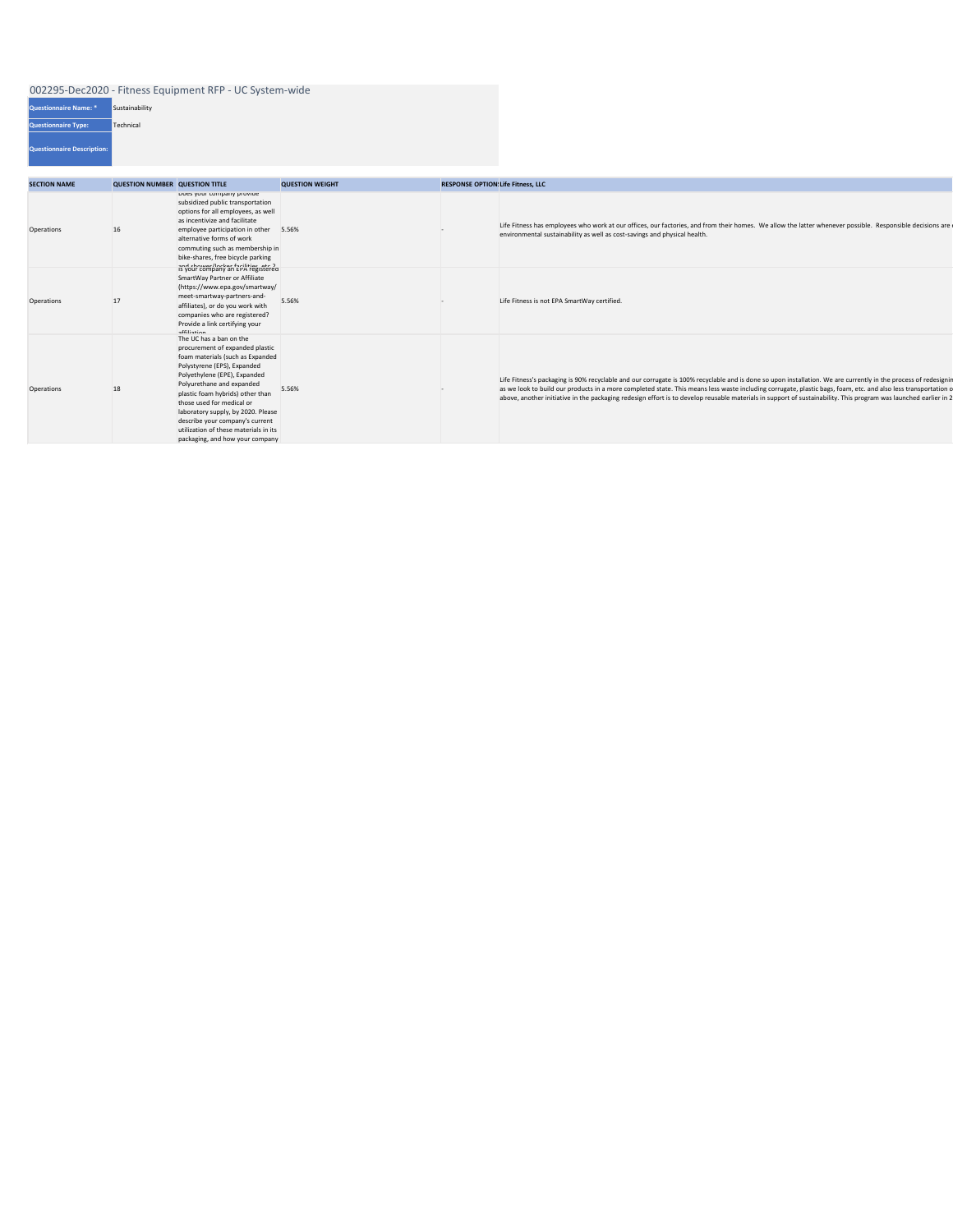| <b>SECTION NAME</b>      | <b>QUESTION NUMBER QUESTION TITLE</b> |                                                                                                                                                                                                                                                                                                         | <b>QUESTION WEIGHT</b> | <b>RESPONSE OPTIONS Life Fitness, LLC</b>                                           |                                                                                                                          |
|--------------------------|---------------------------------------|---------------------------------------------------------------------------------------------------------------------------------------------------------------------------------------------------------------------------------------------------------------------------------------------------------|------------------------|-------------------------------------------------------------------------------------|--------------------------------------------------------------------------------------------------------------------------|
|                          | $\vert$ 1                             | Does your firm's<br>experience and<br>offering typically<br>focus on general<br>fitness<br>equipment, high<br>performing athletes<br>or hoth?<br>Provide a count of                                                                                                                                     | 7.14%                  | Recreation/General<br>Fitness Focus; High Both<br>Performing Athlete<br>Focus; Both |                                                                                                                          |
| $\overline{\phantom{a}}$ | $\overline{2}$                        | equipment models<br>your firm can offer<br>focused around<br>cardio and strength<br>training for<br>recreational<br>gyms, high<br>performing<br>collegiate athletes<br>or both. Please<br>enter quantities for<br>model counts under<br>respective category<br>columnsor the both                       | 7.15%                  | Selectorized -<br>Recreational<br>Equipment                                         | See product line attachments for Life Fitness, Hammer Strength, Cybex, and SciFit                                        |
|                          | $\overline{2}$                        | Provide a count of<br>equipment models<br>your firm can offer<br>focused around<br>cardio and strength<br>training for<br>recreational<br>gyms, high<br>performing<br>collegiate athletes<br>or both. Please<br>enter quantities for<br>model counts under<br>respective category<br>columnsor the both | 7.15%                  | Selectorized - High<br>Equipment                                                    | Performing Athlete See product line attachments for Life Fitness, Hammer Strength, Cybex, and SciFit                     |
|                          | $\overline{2}$                        | Provide a count of<br>equipment models<br>your firm can offer<br>focused around<br>cardio and strength<br>training for<br>recreational<br>gyms, high<br>performing<br>collegiate athletes<br>or both. Please<br>enter quantities for<br>model counts under<br>respective category<br>columnsor the both | 7.15%                  |                                                                                     | Selectorized - Both Family of Brands: LF & Cybex suited for rec, Hammer Strength suited for athletics, over 100 combined |
|                          | $\overline{2}$                        | Provide a count of<br>equipment models<br>your firm can offer<br>focused around<br>cardio and strength<br>training for<br>recreational<br>gyms, high<br>performing<br>collegiate athletes<br>or both. Please<br>enter quantities for<br>model counts under<br>respective category<br>columnsor the both | 7.15%                  | Plate Loaded -<br>Recreational<br>Equipment                                         | See product line attachments for Life Fitness, Hammer Strength, Cybex, and SciFit                                        |
|                          | $\overline{2}$                        | Provide a count of<br>equipment models<br>your firm can offer<br>focused around<br>cardio and strength<br>training for<br>recreational<br>gyms, high<br>performing<br>collegiate athletes<br>or both. Please<br>enter quantities for<br>model counts under<br>respective category<br>columnsor the both | 7.15%                  | Plate Loaded - High<br>Equipment                                                    | Performing Athlete See product line attachments for Life Fitness, Hammer Strength, Cybex, and SciFit                     |

| 002295-Dec2020 - Fitness Equipment RFP - UC System-wide |                                                                            |  |  |  |  |
|---------------------------------------------------------|----------------------------------------------------------------------------|--|--|--|--|
| <b>Questionnaire Name: *</b>                            | <b>Product Overview</b>                                                    |  |  |  |  |
| <b>Questionnaire Type:</b>                              | Technical                                                                  |  |  |  |  |
| <b>Questionnaire Description:</b>                       | Questions focused on product offering, specifications, as well as pricing. |  |  |  |  |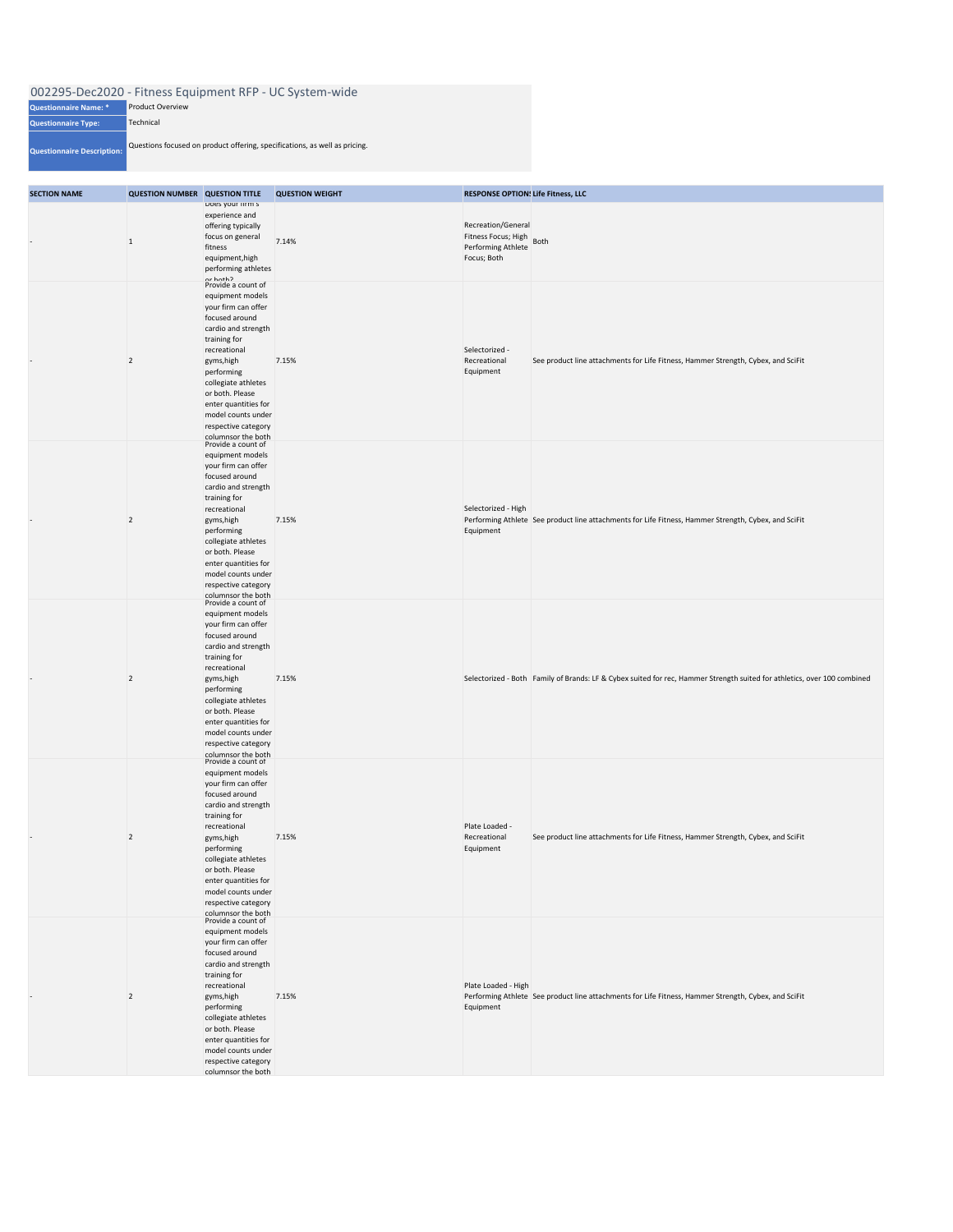| 002295-Dec2020 - Fitness Equipment RFP - UC System-wide |                                                                            |  |  |  |
|---------------------------------------------------------|----------------------------------------------------------------------------|--|--|--|
| Questionnaire Name: *                                   | <b>Product Overview</b>                                                    |  |  |  |
| <b>Questionnaire Type:</b>                              | Technical                                                                  |  |  |  |
| Questionnaire Description:                              | Questions focused on product offering, specifications, as well as pricing. |  |  |  |

| <b>SECTION NAME</b> | <b>QUESTION NUMBER QUESTION TITLE</b> |                                                                                                                                                                                                                                                                                                         | <b>QUESTION WEIGHT</b> | <b>RESPONSE OPTION! Life Fitness, LLC</b>  |                                                                                                                         |
|---------------------|---------------------------------------|---------------------------------------------------------------------------------------------------------------------------------------------------------------------------------------------------------------------------------------------------------------------------------------------------------|------------------------|--------------------------------------------|-------------------------------------------------------------------------------------------------------------------------|
|                     | $\overline{2}$                        | Provide a count of<br>equipment models<br>your firm can offer<br>focused around<br>cardio and strength<br>training for<br>recreational<br>gyms, high<br>performing<br>collegiate athletes<br>or both. Please<br>enter quantities for<br>model counts under<br>respective category<br>columnsor the both | 7.15%                  |                                            | Plate Loaded - Both Family of Brands: LF & Cybex suited for rec, Hammer Strength suited for athletics, over 50 combined |
|                     | $\overline{2}$                        | Provide a count of<br>equipment models<br>your firm can offer<br>focused around<br>cardio and strength<br>training for<br>recreational<br>gyms, high<br>performing<br>collegiate athletes<br>or both. Please<br>enter quantities for<br>model counts under<br>respective category<br>columnsor the both | 7.15%                  | Free Weight -<br>Recreational<br>Equipment | See product line attachments for Life Fitness, Hammer Strength, Cybex, and SciFit                                       |
|                     | $\overline{2}$                        | Provide a count of<br>equipment models<br>your firm can offer<br>focused around<br>cardio and strength<br>training for<br>recreational<br>gyms, high<br>performing<br>collegiate athletes<br>or both. Please<br>enter quantities for<br>model counts under<br>respective category<br>columnsor the both | 7.15%                  | Free Weight - High<br>Equipment            | Performing Athlete See product line attachments for Life Fitness, Hammer Strength, Cybex, and SciFit                    |
|                     | $\overline{2}$                        | Provide a count of<br>equipment models<br>your firm can offer<br>focused around<br>cardio and strength<br>training for<br>recreational<br>gyms, high<br>performing<br>collegiate athletes<br>or both. Please<br>enter quantities for<br>model counts under<br>respective category<br>columnsor the both | 7.15%                  | Free Weight - Both                         | Hundreds of Hammer Strength branded dumbbells, Olympic standard & bumper plates, fixed barbells,<br>etc                 |
|                     | $\overline{2}$                        | Provide a count of<br>equipment models<br>your firm can offer<br>focused around<br>cardio and strength<br>training for<br>recreational<br>gyms, high<br>performing<br>collegiate athletes<br>or both. Please<br>enter quantities for<br>model counts under<br>respective category<br>columnsor the both | 7.15%                  | Cable -<br>Recreational<br>Equipment       | See product line attachments for Life Fitness, Hammer Strength, Cybex, and SciFit                                       |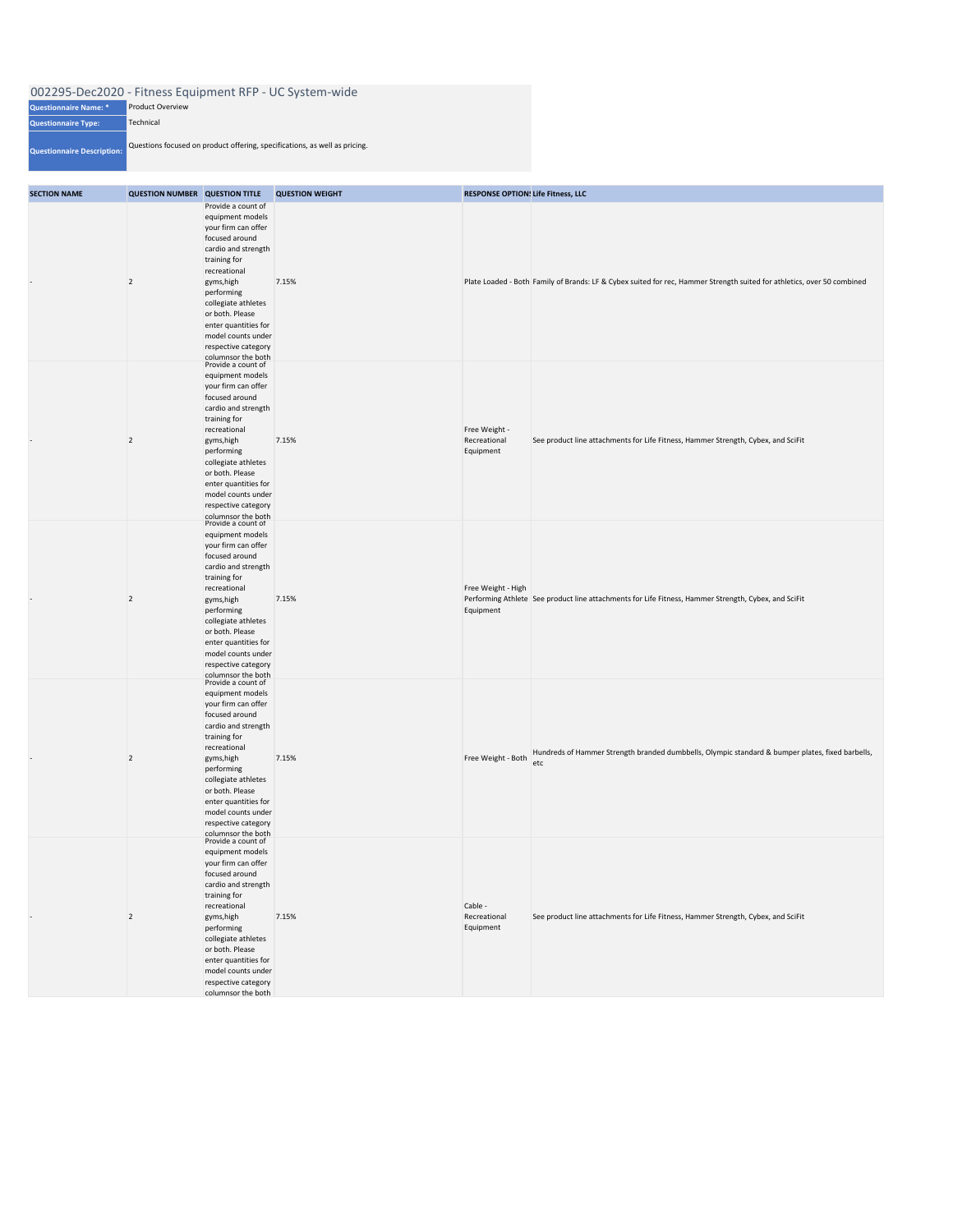**Questionnaire Type:**

|                              | 002295-Dec2020 - Fitness Equipment RFP - UC System-wide |
|------------------------------|---------------------------------------------------------|
| <b>Questionnaire Name: *</b> | <b>Product Overview</b>                                 |

**Questionnaire Description:** Questions focused on product offering, specifications, as well as pricing.

**Technical** 

| <b>SECTION NAME</b>      | <b>QUESTION NUMBER QUESTION TITLE</b> |                                                                                                                                                                                                                                                                                                         | <b>QUESTION WEIGHT</b> | <b>RESPONSE OPTION! Life Fitness, LLC</b>                                           |                                                                                                                            |
|--------------------------|---------------------------------------|---------------------------------------------------------------------------------------------------------------------------------------------------------------------------------------------------------------------------------------------------------------------------------------------------------|------------------------|-------------------------------------------------------------------------------------|----------------------------------------------------------------------------------------------------------------------------|
|                          | $\overline{2}$                        | Provide a count of<br>equipment models<br>your firm can offer<br>focused around<br>cardio and strength<br>training for<br>recreational<br>gyms, high<br>performing<br>collegiate athletes<br>or both. Please<br>enter quantities for<br>model counts under<br>respective category<br>columnsor the both | 7.15%                  | Cable - High<br>Equipment                                                           | Performing Athlete See product line attachments for Life Fitness, Hammer Strength, Cybex, and SciFit                       |
| -                        | $\overline{2}$                        | Provide a count of<br>equipment models<br>your firm can offer<br>focused around<br>cardio and strength<br>training for<br>recreational<br>gyms, high<br>performing<br>collegiate athletes<br>or both. Please<br>enter quantities for<br>model counts under<br>respective category<br>columnsor the both | 7.15%                  | Cable - Both                                                                        | Numerous cable motion configurations across DAPs, MJs, Synrgy systems, selectorized, Hammer racks                          |
| $\overline{\phantom{a}}$ | $\overline{2}$                        | Provide a count of<br>equipment models<br>your firm can offer<br>focused around<br>cardio and strength<br>training for<br>recreational<br>gyms, high<br>performing<br>collegiate athletes<br>or both. Please<br>enter quantities for<br>model counts under<br>respective category<br>columnsor the both | 7.15%                  | <b>Functional Training</b><br>Accessories -<br>Recreational<br>Equipment            | See product line attachments for Life Fitness, Hammer Strength, Cybex, and SciFit                                          |
| -                        | $\vert$ 2                             | Provide a count of<br>equipment models<br>your firm can offer<br>focused around<br>cardio and strength<br>training for<br>recreational<br>gyms, high<br>performing<br>collegiate athletes<br>or both. Please<br>enter quantities for<br>model counts under<br>respective category<br>columnsor the both | 7.15%                  | <b>Functional Training</b><br>Accessories - High<br>Performing Athlete<br>Equipment | See product line attachments for Life Fitness, Hammer Strength, Cybex, and SciFit                                          |
|                          | $\overline{2}$                        | Provide a count of<br>equipment models<br>your firm can offer<br>focused around<br>cardio and strength<br>training for<br>recreational<br>gyms, high<br>performing<br>collegiate athletes<br>or both. Please<br>enter quantities for<br>model counts under<br>respective category<br>columnsor the both | 7.15%                  |                                                                                     | Functional Training<br>Hundreds of LF and Hammer branded kettlebells, balls, bands, plyo boxes, ropes, mats, rollers, etc. |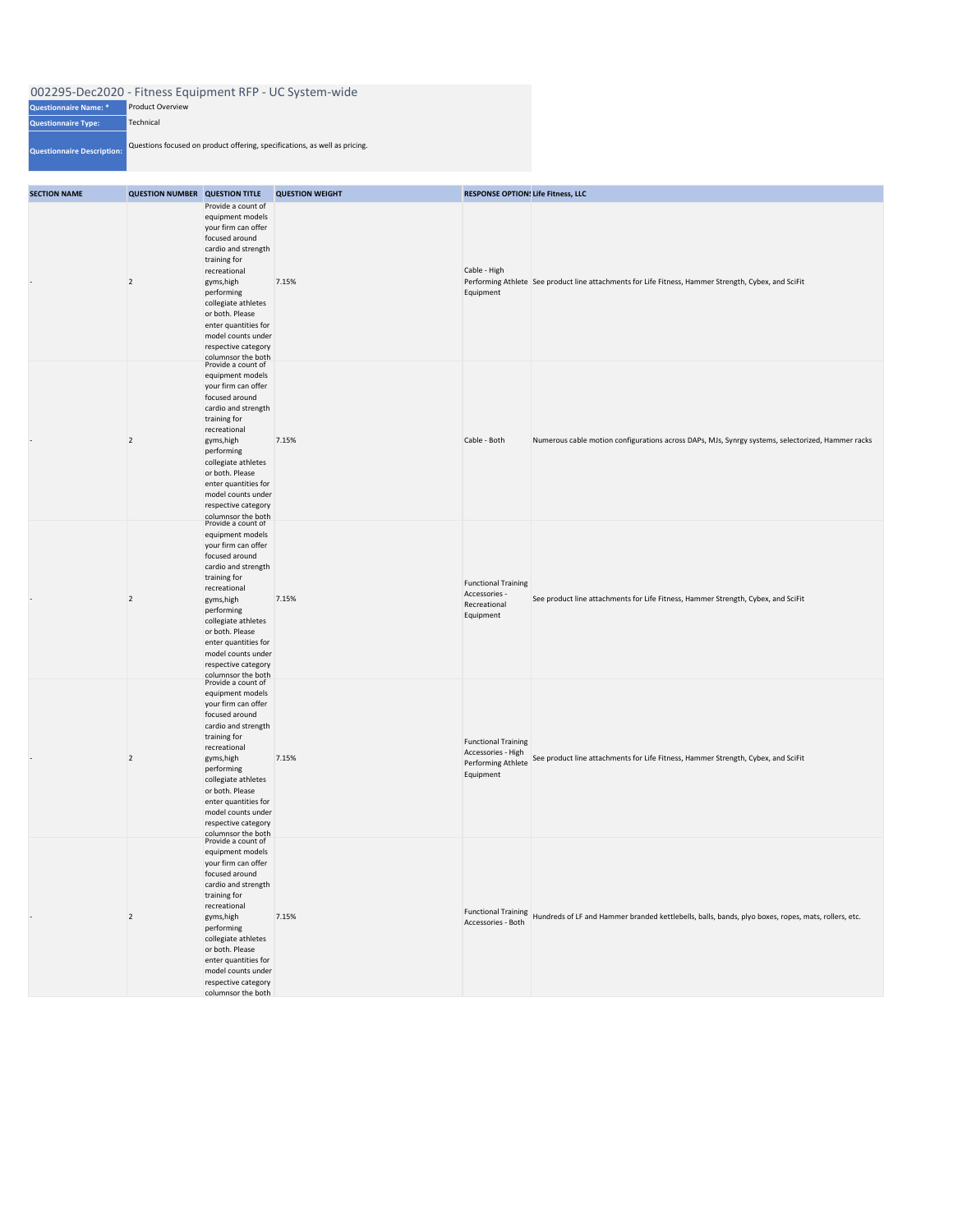|                              | 002295-Dec2020 - Fitness Equipment RFP - UC System-wide |
|------------------------------|---------------------------------------------------------|
| <b>Questionnaire Name: *</b> | <b>Product Overview</b>                                 |

**Questionnaire Type: Questionnaire Description:** Questions focused on product offering, specifications, as well as pricing. Technical

| <b>SECTION NAME</b> | <b>QUESTION NUMBER QUESTION TITLE</b> |                                                                                                                                                                                                                                                                                                         | <b>QUESTION WEIGHT</b> | <b>RESPONSE OPTION! Life Fitness, LLC</b>                                                                                                                    |                                                                                                      |
|---------------------|---------------------------------------|---------------------------------------------------------------------------------------------------------------------------------------------------------------------------------------------------------------------------------------------------------------------------------------------------------|------------------------|--------------------------------------------------------------------------------------------------------------------------------------------------------------|------------------------------------------------------------------------------------------------------|
|                     | $\overline{2}$                        | Provide a count of<br>equipment models<br>your firm can offer<br>focused around<br>cardio and strength<br>training for<br>recreational<br>gyms, high<br>performing<br>collegiate athletes<br>or both. Please<br>enter quantities for<br>model counts under<br>respective category<br>columnsor the both | 7.15%                  | Cardio -<br>Recreational<br>Equipment                                                                                                                        | See product line attachments for Life Fitness, Hammer Strength, Cybex, and SciFit                    |
|                     | $\vert$ 2                             | Provide a count of<br>equipment models<br>your firm can offer<br>focused around<br>cardio and strength<br>training for<br>recreational<br>gyms, high<br>performing<br>collegiate athletes<br>or both. Please<br>enter quantities for<br>model counts under<br>respective category<br>columnsor the both | 7.15%                  | Cardio - High<br>Equipment                                                                                                                                   | Performing Athlete See product line attachments for Life Fitness, Hammer Strength, Cybex, and SciFit |
|                     | $\vert$ 2                             | Provide a count of<br>equipment models<br>your firm can offer<br>focused around<br>cardio and strength<br>training for<br>recreational<br>gyms, high<br>performing<br>collegiate athletes<br>or both. Please<br>enter quantities for<br>model counts under<br>respective category<br>columnsor the both | 7.15%                  | Cardio - Both                                                                                                                                                | Over 100 across brands (LF, Cybex, SciFit, Hammer) and bases (treads, bikes, etc.) and consoles      |
|                     | $\overline{\mathbf{3}}$               | Will your firm<br>provide the UC a<br>discount off list or<br>specific pricing per<br>product? (Please<br>provide details in<br>the Pricing<br>Questionnaire)                                                                                                                                           | 7.14%                  | Percentage<br>discount off list;<br>Catalog style,<br>discounted pricing,<br>with retail listed<br>along side; A<br>mixture of<br>percentage<br>diccount and | Percentage discount off list                                                                         |
|                     | $\overline{4}$                        | What gauge steel<br>do your products<br>utilize for strength<br>training equipment?                                                                                                                                                                                                                     | 7.14%                  | $\overline{\phantom{a}}$                                                                                                                                     | $7 - 11$                                                                                             |
|                     | 5                                     | What parts are the<br>most commonly<br>replaced pieces on<br>vour equipment?<br>What is the lead                                                                                                                                                                                                        |                        | $\overline{\phantom{a}}$                                                                                                                                     | upholstery pads, cables, treadmill belts                                                             |
|                     | 6                                     | time for the<br>aforementioned<br>commonly replaced<br>parts?<br>Are there any                                                                                                                                                                                                                          |                        |                                                                                                                                                              | days to weeks depending on the part                                                                  |
|                     | $\overline{7}$                        | product lines in<br>your portfolio that<br>the University<br>should be aware of<br>with upcoming                                                                                                                                                                                                        |                        |                                                                                                                                                              | no                                                                                                   |
|                     | 8                                     | undates or<br>what specifications<br>with your product<br>offeringshave<br>provided potential<br>ownership<br>challenges in the<br>past (technological,<br>structural, user<br>avnerience)?<br>Please designate                                                                                         | 7.14%                  |                                                                                                                                                              | certain strength products require bolt to concrete which can limit application in certain facilities |
|                     | 9                                     | which ASTM<br>standards your<br>company complies<br>with.                                                                                                                                                                                                                                               | 7.14%                  |                                                                                                                                                              | all                                                                                                  |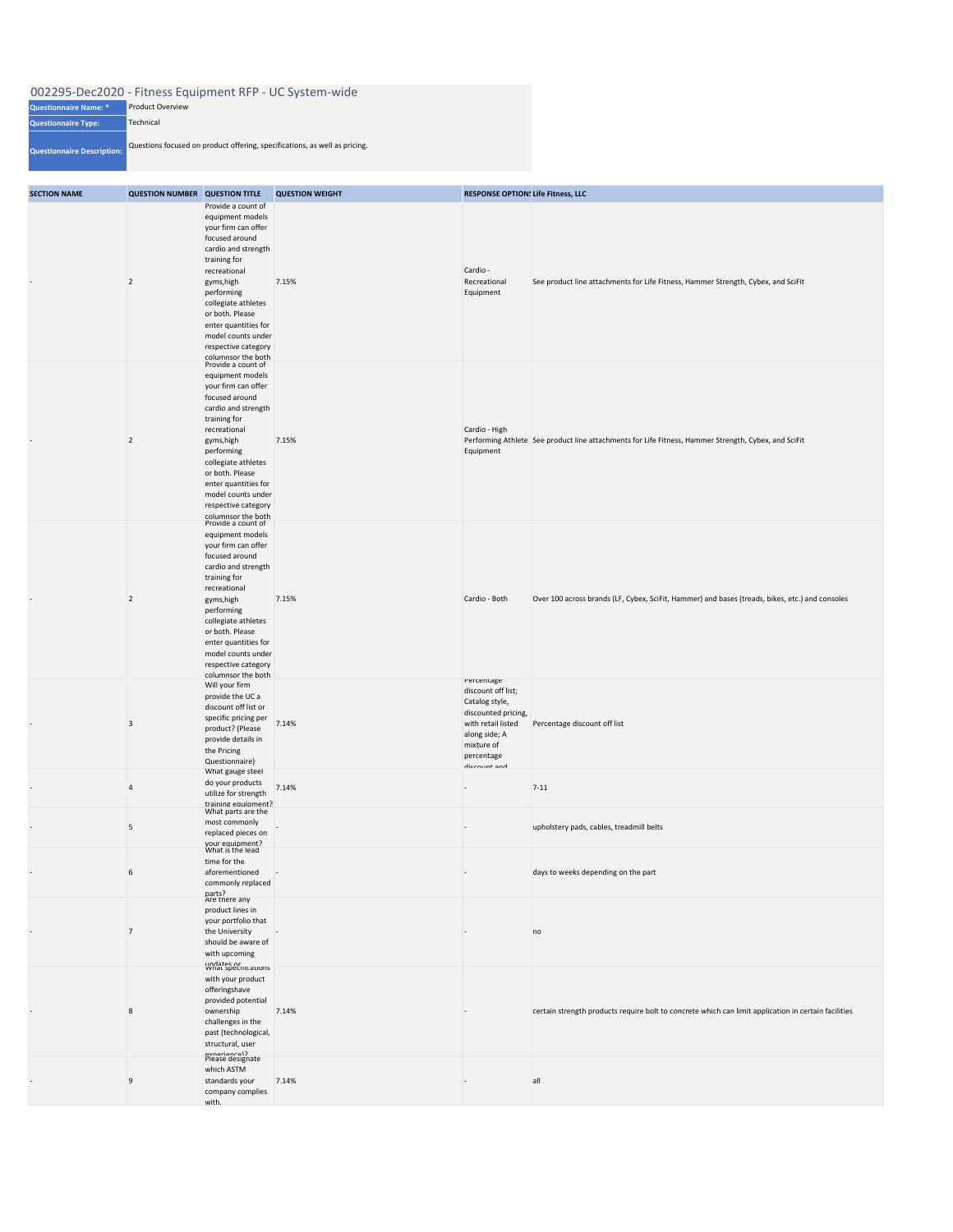| <b>Questionnaire Name: *</b>      | <b>Product Overview</b>                                                    |
|-----------------------------------|----------------------------------------------------------------------------|
| <b>Questionnaire Type:</b>        | <b>Technical</b>                                                           |
| <b>Questionnaire Description:</b> | Questions focused on product offering, specifications, as well as pricing. |

| 002295-Dec2020 - Fitness Equipment RFP - UC System-wide |  |  |  |  |  |
|---------------------------------------------------------|--|--|--|--|--|
|---------------------------------------------------------|--|--|--|--|--|

| <b>SECTION NAME</b> | <b>QUESTION NUMBER QUESTION TITLE</b> |                                                                                                                                                                                                                                    | <b>QUESTION WEIGHT</b> | <b>RESPONSE OPTION! Life Fitness, LLC</b> |                                                                                                    |  |  |
|---------------------|---------------------------------------|------------------------------------------------------------------------------------------------------------------------------------------------------------------------------------------------------------------------------------|------------------------|-------------------------------------------|----------------------------------------------------------------------------------------------------|--|--|
|                     | 10                                    | Dueto varying<br>campus constraints<br>in the UC system,<br>can all of your<br>equipment offerings<br>be delivered on a<br>box style truck with<br>a lift gate? If not,<br>which products<br>would require a<br>loading dock to be | 7.14%                  |                                           | Yes, our installers utilize box trucks with lift gates. Loading docks not required.                |  |  |
|                     | 11                                    | For equipment with<br>padding or<br>cushions, how often 7.14%<br>do those pieces<br>need to be                                                                                                                                     |                        |                                           | anywhere from a year to ten years depending on usage and pad type                                  |  |  |
|                     | 12                                    | Are your products<br>domestically<br>manufactured?                                                                                                                                                                                 | 7.14%                  |                                           | yes, Owatonna, MN and Falmouth, KY                                                                 |  |  |
|                     | 13                                    | Which products in<br>your offering are<br>your highest selling<br>units?                                                                                                                                                           | 7.14%                  |                                           | LF Discover SE3HD cardio, Hammer benches & racks                                                   |  |  |
|                     | 14                                    | For those highest<br>selling units, what<br>are their respective 7.14%<br>life cycles for<br>ownership (in                                                                                                                         |                        |                                           | for cardio most customer refresh every 5-8 years, for strength it's more like 8-12 years           |  |  |
|                     | 15                                    | recommendations<br>do you have for UC<br>when evaluating<br>similar equipment<br>that your<br>competitors may                                                                                                                      |                        |                                           | open vs closed platforms for connected fitness, Hammer Strength prevalence in Pro and D1 athletics |  |  |
|                     | 16                                    | Offer?<br>When technology is<br>present, does your<br>product offering<br>have a remote, over-<br>7.14%<br>the-air, software<br>update process? If<br>so, please list which<br>nroducts                                            |                        |                                           | SE3HD premium tablet consoles, Digital Coach                                                       |  |  |
|                     | 17                                    | What types of<br>ancillary costs have<br>come up for your<br>clients in your firm's<br>experience around<br>the<br>installation/utilizati<br>on of your<br>products? (i.e. re-<br>drilling of slab<br>connections,<br>structural   | 7.14%                  |                                           | infrastructure requirements, namely power and data                                                 |  |  |
|                     | 18                                    | What products in<br>your offering are<br>customizable to<br>client needs?<br>Provide a count of<br>models and options<br>that are tunically                                                                                        | 7.14%                  |                                           | Hammer racks, LF Synrgy90/180/360 systems, and Cybex PowerPlay (ordering guides and 3Ds available) |  |  |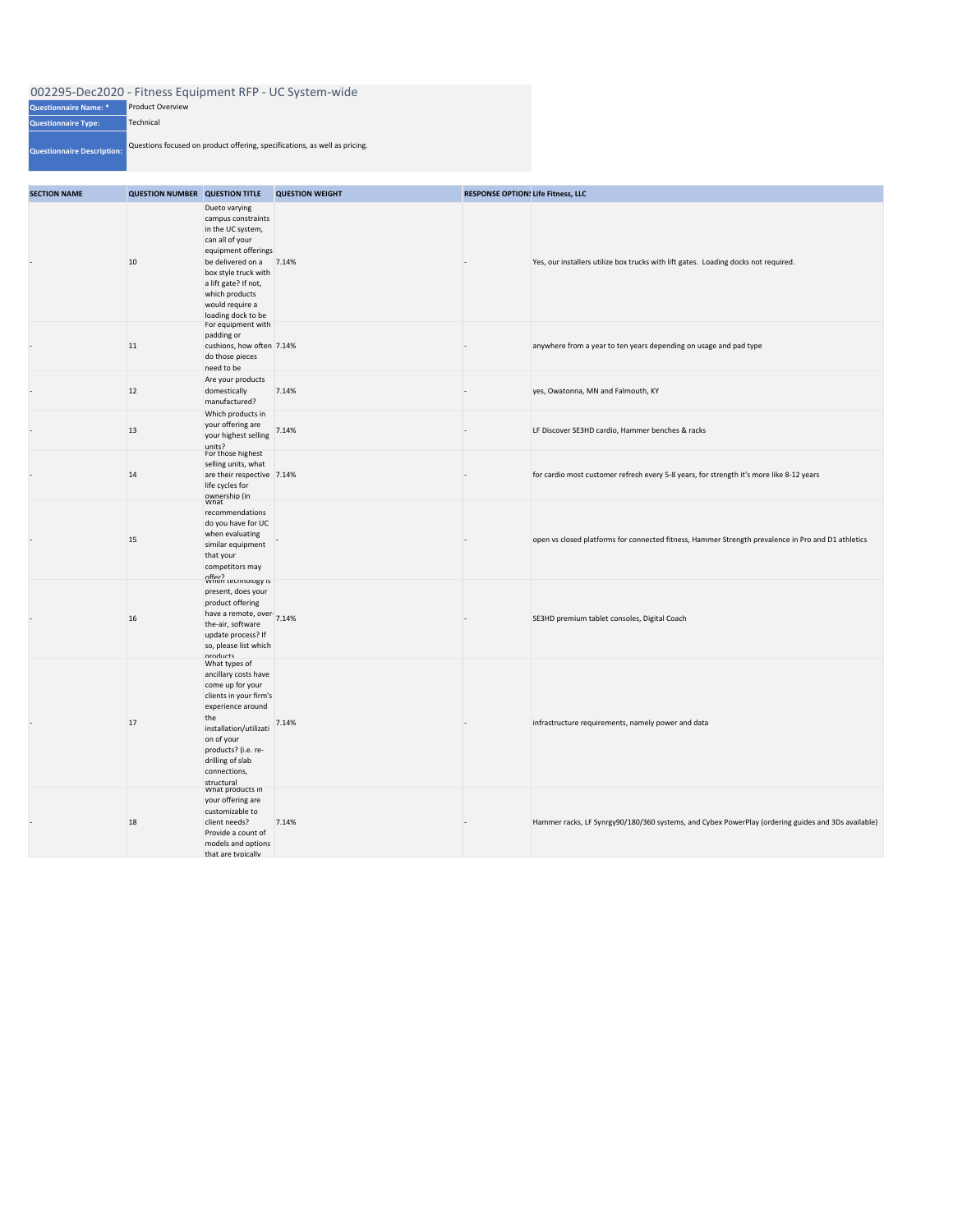| <b>SECTION NAME</b> | <b>QUESTION NUMBER QUESTION TITLE</b> |                                                                                                                                                                                                                                                                                                                                                                                                                      | <b>QUESTION WEIGHT</b> | <b>RESPONSE OPTION! Life Fitness, LLC</b> |                                                                                                        |
|---------------------|---------------------------------------|----------------------------------------------------------------------------------------------------------------------------------------------------------------------------------------------------------------------------------------------------------------------------------------------------------------------------------------------------------------------------------------------------------------------|------------------------|-------------------------------------------|--------------------------------------------------------------------------------------------------------|
|                     | $\mathbf{1}$                          | in contirming a iong<br>term partnership<br>with the UC, what is<br>the turnover rate<br>for employees in<br>your company or<br>assigned dealers,<br>both in the sales<br>and service areas?                                                                                                                                                                                                                         | 6.68%                  |                                           | Most direct/dealer sales reps and service techs stay for 10+ yrs (A<br>Franks, J Zavala, E Hillestad)  |
|                     | $\overline{2}$                        | specific training is<br>offered to your<br>employees or<br>assigned dealers<br>when they begin<br>working with your<br>Organization?<br>What product-                                                                                                                                                                                                                                                                |                        |                                           | 2-weeks at onboarding then routine online/in-person trainings                                          |
|                     | 3                                     | specific training is<br>offered to clients for<br>new product<br>introductions?<br>Would<br>demonstration<br>periods be included<br>with thic training?                                                                                                                                                                                                                                                              | 6.67%                  |                                           | Online/on-site with market research, visuals, specs, etc.<br>Consignments available for most products. |
|                     | 4                                     | Describe the on-site<br>training available to<br>UC employees upon<br>delivery of new<br>equipment.<br>(Representative-<br>conducted training<br>sessions, videos, on-<br>line training,<br>manufacturer<br>training, manuals,                                                                                                                                                                                       | 6.67%                  |                                           | on-site/online in-service product trainings are standard at no<br>additional cost, unlimited support   |
|                     | 5                                     | What are your<br>firm's expectations<br>of UC employees<br>who will be<br>responsible for<br>operating and<br>maintaining vour<br>Are there any                                                                                                                                                                                                                                                                      |                        |                                           | safety and proper use are paramount, reach out when uncertain<br>about any operation or maintenance    |
|                     | 6                                     | technological or<br>structural<br>requirements of the<br>buildings your<br>equipment will be<br>placed in? Such<br>requirements could<br>be reinforced<br>foundations, high<br>impact flooring,<br>high-speed internet<br>access (please state<br>hardwire or wifi<br>requirements), or<br>others the UC<br>should be aware of.<br>Responses do not<br>have to be model<br>specific (i.e. "All<br>anuinmant ranuirac |                        |                                           | some strength requires bolt to concrete, some cardio is optimized<br>with high-speed internet          |
|                     | $\overline{7}$                        | What is your<br>company's process<br>for coordinating the 6.67%<br>repair of equipment<br>still under                                                                                                                                                                                                                                                                                                                |                        |                                           | call or email LF customer support with serial number and brief<br>description of problem               |
|                     | $\,8$                                 | What is your<br>company's process<br>forrepairs that<br>occur after the<br>expiration of a<br>What is the timeline                                                                                                                                                                                                                                                                                                   | 6.67%                  |                                           | call or email LF customer support with serial number and brief<br>description of problem               |
|                     | 9                                     | for replacement<br>equipment that fails<br>under normal<br>operating<br>conditions? What<br>factors contribute                                                                                                                                                                                                                                                                                                       | 6.67%                  |                                           | production lead times apply to certain products that are made to<br>order                              |
|                     | 10                                    | to these timelines?<br>Does your firm offer<br>an on site parts<br>library for all<br>equipment in your<br>portfolio, thata self 6.67%<br>maintaining<br>department could<br>utilize? If yes, please<br>doceribo that                                                                                                                                                                                                |                        |                                           | LFtechsupport.com, register for full access and support                                                |

| <b>Questionnaire Name: *</b>         | Services, Training and Warranty Offerings                                                                              |
|--------------------------------------|------------------------------------------------------------------------------------------------------------------------|
| <b>Questionnaire Type:</b>           | Commercial                                                                                                             |
| Questionnaire Description: products. | Questions focused on firm's ability to provide equipment timely, service equipment, offer client training and warranty |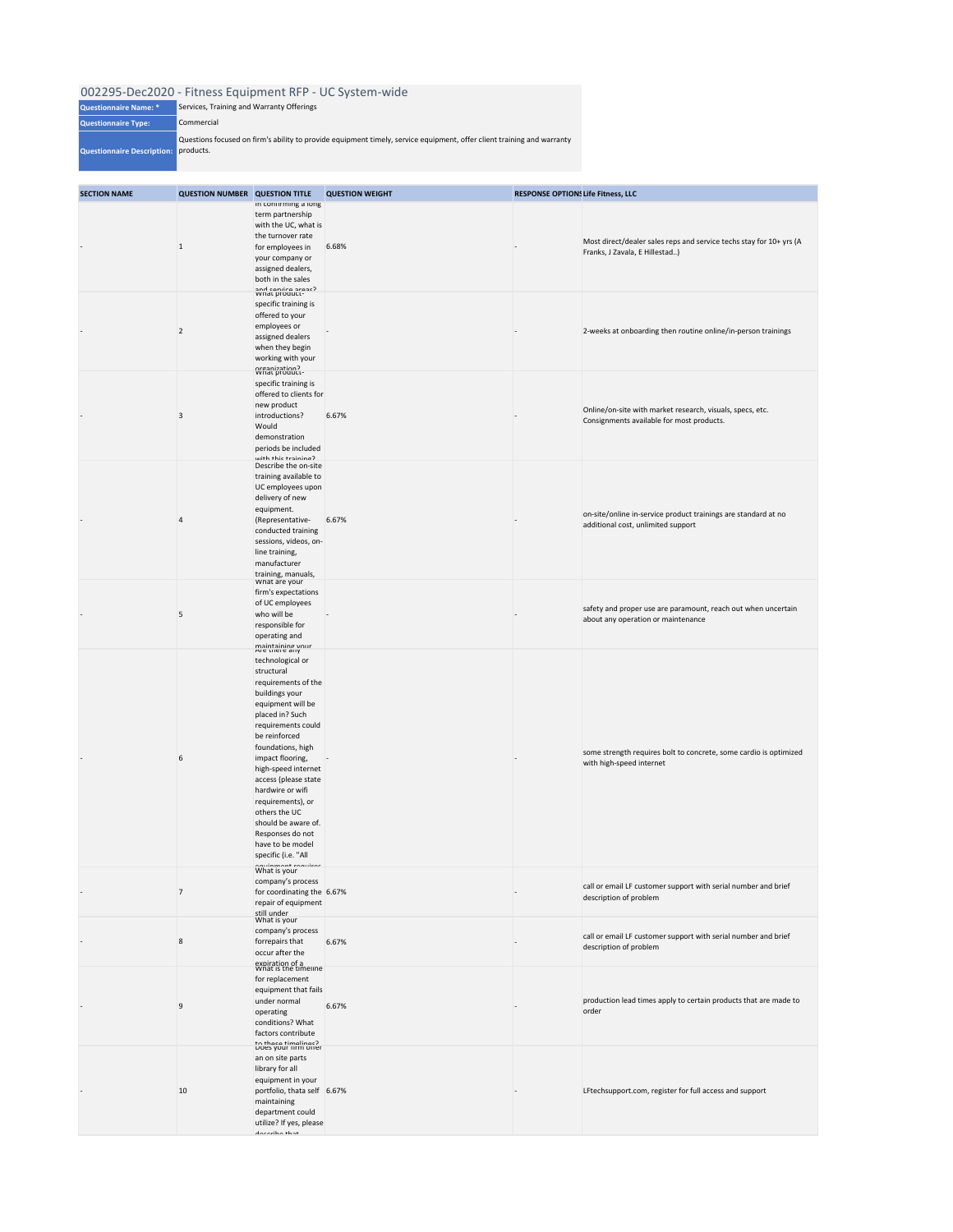| <b>Questionnaire Name: *</b>         | Services, Training and Warranty Offerings                                                                              |
|--------------------------------------|------------------------------------------------------------------------------------------------------------------------|
| <b>Questionnaire Type:</b>           | Commercial                                                                                                             |
| Questionnaire Description: products. | Questions focused on firm's ability to provide equipment timely, service equipment, offer client training and warranty |

| <b>SECTION NAME</b> | <b>QUESTION NUMBER QUESTION TITLE</b> |                                                                                                                                                                                                                                                                                                        | <b>QUESTION WEIGHT</b> | <b>RESPONSE OPTION! Life Fitness, LLC</b> |                                                                                                         |
|---------------------|---------------------------------------|--------------------------------------------------------------------------------------------------------------------------------------------------------------------------------------------------------------------------------------------------------------------------------------------------------|------------------------|-------------------------------------------|---------------------------------------------------------------------------------------------------------|
|                     | 11                                    | it is required that<br>your firm (either<br>direct or via<br>manufacturer)<br>provide a minimum<br>5 year warranty on 6.67%<br>your<br>equipment. What<br>are the<br>requirements<br>Is your firm willing                                                                                              |                        |                                           | warranties vary by product category, customer may purchase<br>extended warranties                       |
|                     | 12                                    | to negotiate at a<br>department level on 6.67%<br>warranty and<br>servicing options?                                                                                                                                                                                                                   |                        | Yes; No                                   | Yes                                                                                                     |
|                     | 13                                    | Does your company<br>offer a trade-in or 6.67%<br>buy back program?                                                                                                                                                                                                                                    |                        | Yes; No                                   | Yes                                                                                                     |
|                     | 13.1                                  | It Yes, What is your<br>process for<br>determining the<br>trade-in value given N/A<br>to customers for the<br>equipment that is<br>Shataalaz                                                                                                                                                           |                        |                                           | local field sales works with local dealers for trade-in at fair market<br>value at time of transaction  |
|                     | 14                                    | What is your firm's<br>process for the take-<br>back and<br>refurbishment or<br>recycling of parts at<br>the end of its useful<br>life? Please state<br>whether this is<br>inclusive of your<br>sustainability<br>programs provided<br>under the<br>Sustainability<br>Category or<br>whether this is a | 6.67%                  |                                           | see our attachment in the sustainability section                                                        |
|                     | 15                                    | Do you offer your<br>entire product line<br>for quick delivery? If<br>not, which items are<br>available for quick<br>shin?<br>Does your company                                                                                                                                                        |                        |                                           | many products are made to order, many standard products are<br>stocked                                  |
|                     | 16                                    | provide general<br>quarterly business<br>reviews? Please<br>specify what type of<br>information is<br>included in your<br>husiness reviews                                                                                                                                                             | 6.67%                  |                                           | Yes, we conduct and issue monthly "Competitive & Industry<br>Intelligence"                              |
|                     | 17                                    | provide certification<br>for UC employees<br>on your equipment?<br>Are the<br>certificationsfocuse<br>d on user training or<br>maintenance<br>training?                                                                                                                                                | 6.67%                  |                                           | Yes for maintenance training. User training is informal and always<br>available.                        |
|                     | 18                                    | Have you had any<br>warranty contract<br>cancellations in<br>the last 3 years? If                                                                                                                                                                                                                      | 6.67%                  |                                           | no                                                                                                      |
|                     | 19                                    | so. whv?<br>What type of<br>product delivery<br>logistics does your<br>firm utilize?                                                                                                                                                                                                                   | 6.67%                  |                                           | from factory to regional warehouse for scheduling with POC then<br>professional delivery & installation |